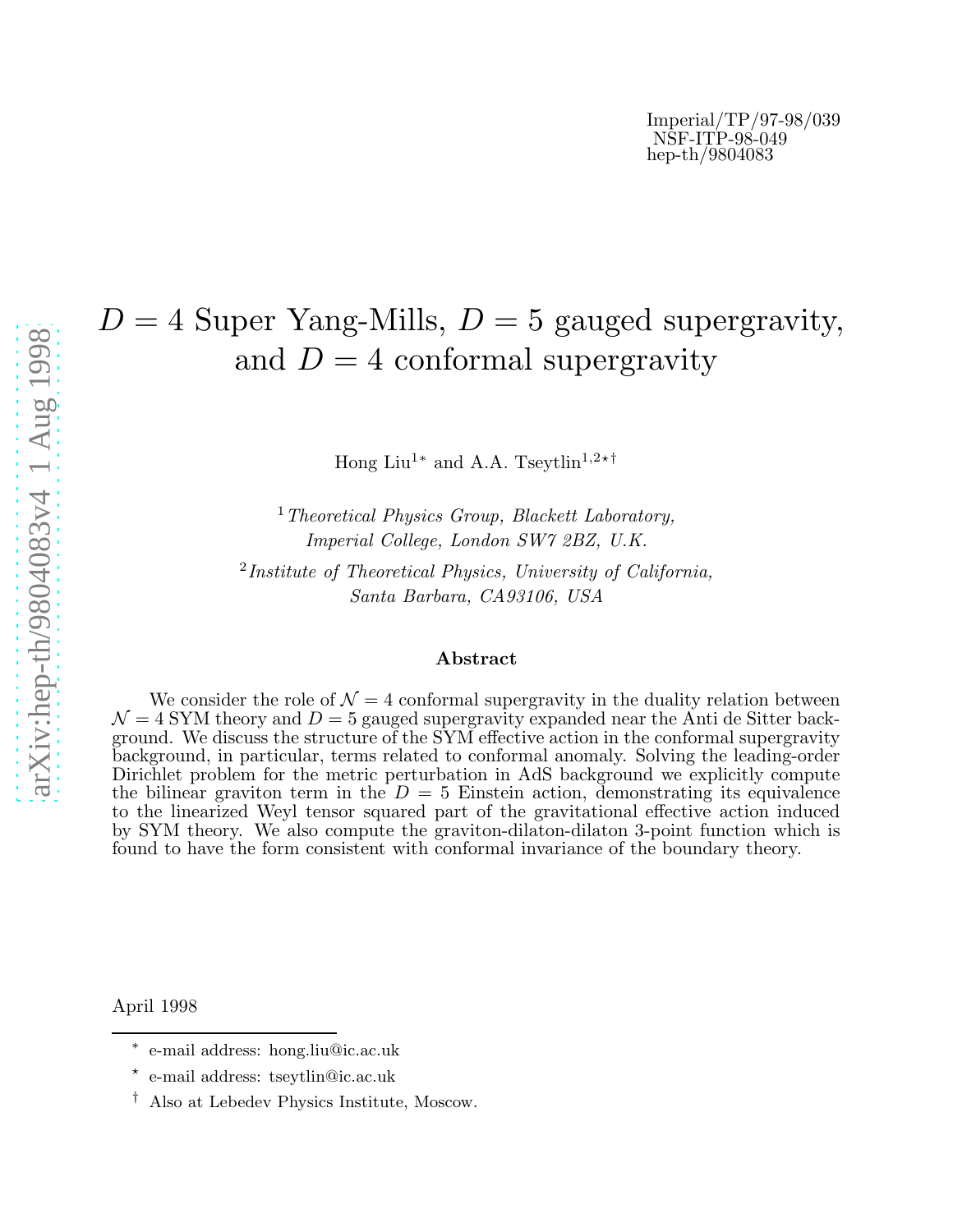#### 1. Introduction

The aim of this paper is to try to check and clarify further the recent proposal [\[1](#page-21-0),[2\]](#page-21-0) about the relation between the generating functional for correlators of marginal operators of large N four-dimensional  $\mathcal{N} = 4$  super Yang-Mills (SYM) theory and the classical action of five-dimensional  $\mathcal{N} = 8$  gauged supergravity (GSG) expanded near AdS<sub>5</sub> vacuum and evaluated on the solutions with the Dirichlet boundary conditions. This is a specific realisation of the duality conjecture of [\[3](#page-21-0)] (based on earlier work of[[4,5,6](#page-21-0),[7,8](#page-21-0)]).

One of the important points of our discussion will be the role of  $D = 4, \mathcal{N} = 4$ conformalsupergravity (CSG) [[9,10,11](#page-21-0)] in the relation between the  $D = 4, \mathcal{N} = 4$  SYM and  $D = 5, \mathcal{N} = 8$  GSG theories.<sup>1</sup> The relevance of the conformal supergravity in this context was already noted in [\[16](#page-21-0)].

Coupling SYM theory to CSG multiplet and integrating over the SYM fields in a way preserving general covariance one finds the effective action W which depends on the CSG fields as well as on the fields of the conformal anomaly multiplet. If one is interested only in relating the derivatives of W to the correlation functions of marginal operators of SYM theory viewed as a conformal theory in flat space, the terms involving anomalous degrees of freedom may be separated out and ignored. We believe, however, that there is a broader picture which goes beyond the correspondence between correlators of the boundary conformal theory and GSG action in the AdS background in which the partition function  $Z = e^{-W}$  of the SYM theory in a supergravity background should be given a more fundamental interpretation than just a formal sum of conformal field theory correlators multiplied by auxiliary sources. In particular (by analogy with familiar 2d case) Z should be computed in a way preserving general (super)covariance and thus including non-linear couplings to the supergravity fields (corresponding to contact terms in the correlators).

Indeed, in type IIB string theory the  $\mathcal{N} = 4$  SYM theory appears (as the leading term in the Born-Infeld action) in the description of D3-branes and thus, in general, is coupled to the fields of  $D = 10$  type IIB supergravity multiplet. The fields of the  $D = 4$  CSG which naturally couple to  $D = 4$  SYM theory may be interpreted as a particular truncation of the  $D = 10$  type IIB multiplet.

 $1$  Though the conformal supergravity does not appear directly from string theory and so far is only a formal 'bridge' between SYM and GSG theories, let us still recall that the  $\mathcal{N}=4$  CSG (coupled to four  $\mathcal{N} = 4$  SYM multiplets) is remarkable in being a unique locally superconformal 4-dimensional theory which is ultraviolet-finite[[12,11,13](#page-21-0)] and thus (conformal and axial) anomaly free [\[14](#page-21-0),[15\]](#page-21-0).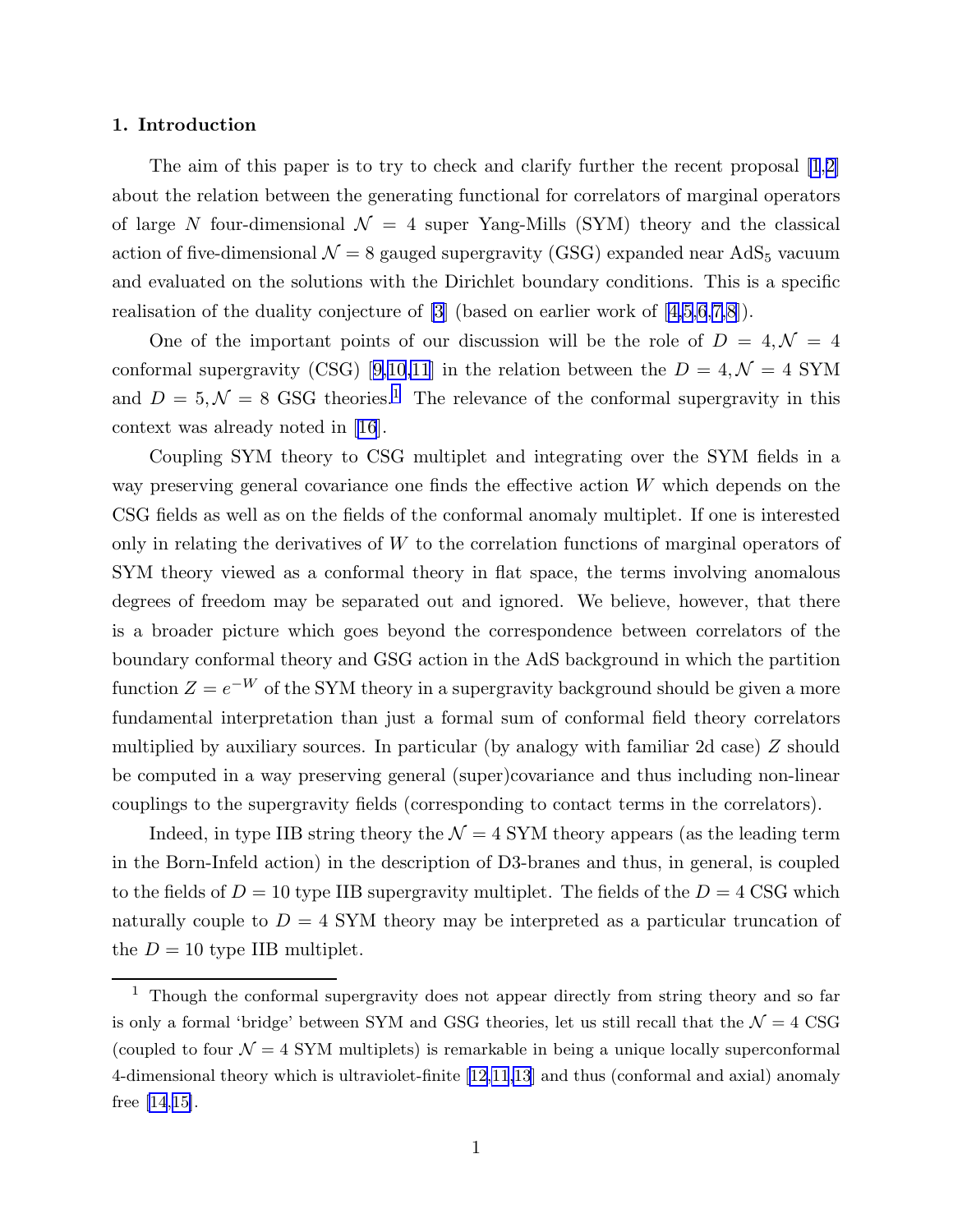We shall mostly concentrate on the term in the SYM effective action  $W$  which is quadratic in the conformal supergravity fields. The imaginary part of this term is related[[6\]](#page-21-0) to the classical absorption cross-section of certain type IIB supergravity modes by D3-brane. The conformal supergravity gives a universal supersymmetric description of different marginal (or 'minimal', i.e. dilaton, longitudinal graviton, etc.) cases discussed in[[4,5](#page-21-0)]. Non-marginal cases[[17,18](#page-21-0)] (see also[[19](#page-21-0)]) are not directly described by coupling of CSG to SYM. It is natural to expect that the conformal supergravity multiplet (supplemented by the anomalous degrees of freedom) can be coupled to the full D3-brane Born-Infeld action since the latter can be coupled to the type IIB multiplet.<sup>2</sup>

We shall show that the leading gravitational term in  $W$  (quadratic in the linearised Weyl tensor) does indeed emerge from the  $D = 5$  Einstein action when it is evaluated on the solution of the Dirichlet problem in the  $AdS<sub>5</sub>$  space. Namely, we shall explicitly compute the term bilinear in the graviton perturbation in the Einstein part of the GSG action, clarifying some subtleties (absent in simpler cases of scalar [\[1](#page-21-0),[2\]](#page-21-0) and vector[[2\]](#page-21-0) perturbations) involved in establishing its relation with the correlator of the two energymomentum tensors of SYM theory.<sup>3</sup> In particular, we shall find that in order to guarantee the conformal invariance of the supergravity expression one should start with the  $D = 5$ action containing an additional boundary (counter)term proportional to the volume of the boundary. The leading-order solution of the Dirichlet problem for the graviton we shall find allows one to compute also the 3-point functions involving gravitons. In particular, we shall determine the graviton-dilaton-dilaton function complementing the recently obtained 3-scalar [\[23](#page-22-0),[24,25](#page-22-0)] and 3-vector and scalar-scalar-vector[[25\]](#page-22-0) results.

In section 2 we shall review some aspects of the SYM effective action in the conformal supergravity background. In section 3 we shall discuss the correspondence between the SYM effective action in the CSG background and the on-shell value of the  $D = 5$  gauged supergravity action suggested in [\[1,2](#page-21-0)] and its possible tests. In section 4 we shall compute the term bilinear in the gravitational perturbation in the  $D = 5$  Einstein action and demonstrate its equivalence with the corresponding term in the  $D = 4$  effective action. In section 5 we shall apply the results of section 4 to compute the dilaton-dilaton-graviton term in the  $D = 5$  action which is found to be consistent with the conformal invariance of the boundary theory.

<sup>&</sup>lt;sup>2</sup> The BI action for a D3-brane probe in a background of large  $N$  D3-brane source (or in  $AdS_5 \times S^5$  $AdS_5 \times S^5$  $AdS_5 \times S^5$  space) has (spontaneously broken) conformal invariance [[3,20](#page-21-0)] so it is likely that it may be coupled to the CSG fields (viewed, e.g., as boundary values of the  $D = 5$  GSG fields). Alternatively, this  $D = 4$  BI action  $(F^2 + \frac{1}{X^4}F^4 + ...)$  can be interpreted [\[21](#page-22-0),[22\]](#page-22-0) as the leading large N part of the quantum SYM effective action in the background with a non-zero value of the scalar field X. If one includes in addition the conformal supergravity background the resulting quantum large N SYM effective action may represent the coupling of CSG to BI action.

<sup>3</sup> One component of this correlator was already discussed in[[1](#page-21-0)]. Our aim will be to see how the full expression comes out of the GSG action in a direct way.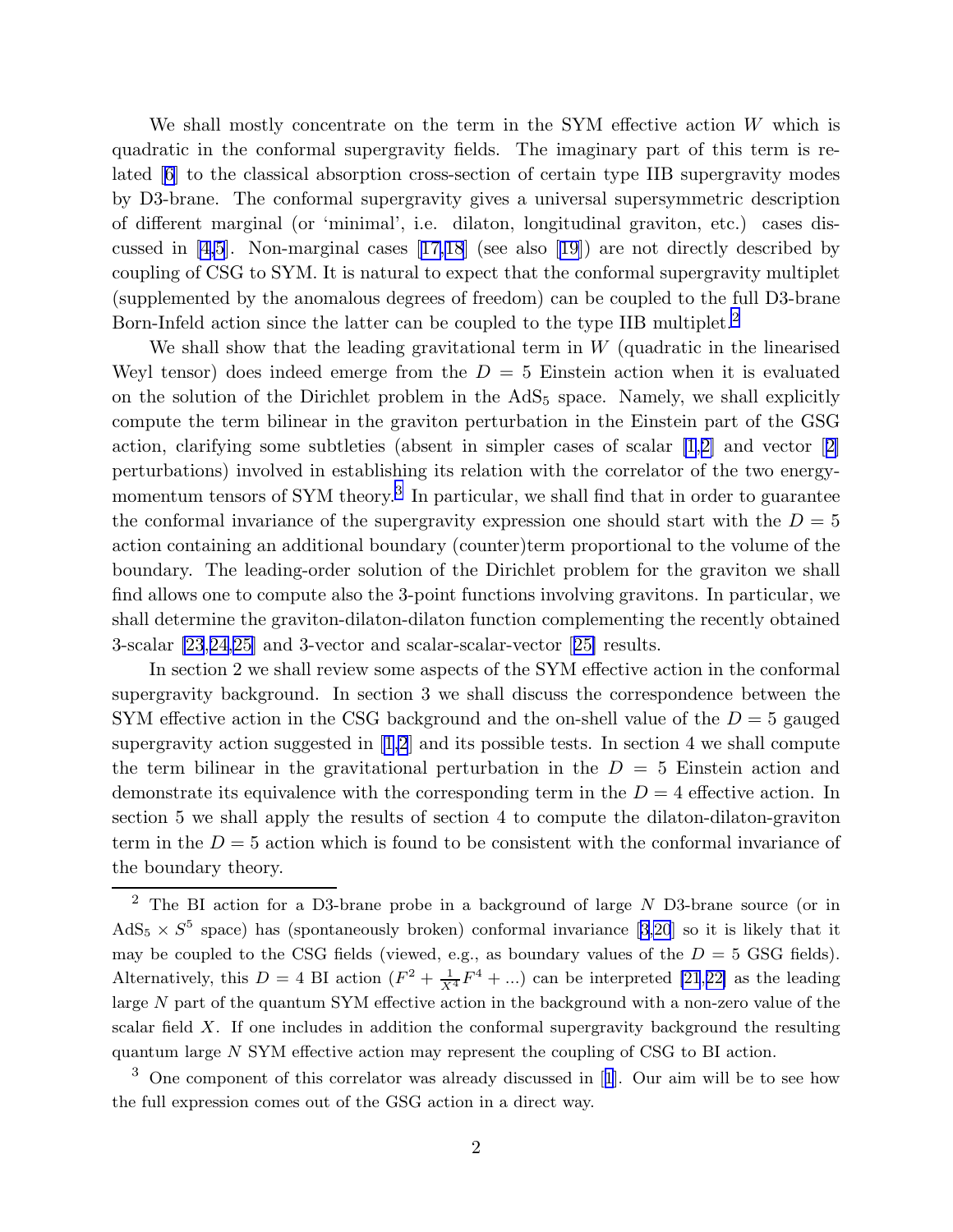# 2. Effective action of  $\mathcal{N} = 4, D = 4$  SYM theory in  $\mathcal{N} = 4, D = 4$  conformal supergravity background

The conformally invariant  $\mathcal{N} = 4$  super Yang-Mills theory can be coupled in a natural way to  $\mathcal{N} = 4$  conformal supergravity (or Weyl) multiplet. The action describing  $\mathcal{N} = 4$ SYM in a background of  $\mathcal{N} = 4$  CSG was found at the linearised level in [\[10](#page-21-0)] and at the full non-linear level in [\[26](#page-22-0)]. The leading terms in the Lagrangian for a single  $\mathcal{N} = 4$ vector multiplet  $(A_m, \psi_i, X_{ij})$  coupled in a  $SU(1, 1)$  covariant way to the fields of CSG (bosons  $e_m^a$ ,  $V_{mj}^i$ ,  $\varphi$ ,  $T_{mn}^{ij}$ ,  $E_{ij}$ ,  $\mathcal{D}_{kl}^{ij}$  and fermions  $\psi_m^i$ ,  $\Lambda_i$ ,  $\chi_{ij}^k$ )<sup>4</sup> can be written in the following schematic form

$$
L_{\text{SYM}} = -\frac{1}{4} (e^{-\phi} F^{mn} F_{mn} + C F^{mn} F_{mn}^*) - \frac{1}{2} \bar{\psi}^i \gamma^m D_m \psi_i - \frac{1}{4} X_{ij} (-D^2 + \frac{1}{6} R) X^{ij}
$$

$$
- X_{ij} F^{+mn} T_{mn}^{ij} + \mathcal{D}_{ij}^{kl} (X^{ij} X_{kl} - \frac{1}{6} \delta_k^i \delta_l^j |X|^2) + \dots + h.c. \tag{2.1}
$$

Here the complex scalar  $\varphi$  was set equal to  $\mathcal{C} + ie^{-\phi}$  (this scalar is present also in the  $D = 4, \mathcal{N} = 4$  Poincare and  $D = 10, \mathcal{N} = 2$  type IIB supergravity, and, from the string theory point of view, is a combination of the dilaton and the RR scalar).<sup>5</sup>

The resulting action  $I_{SYM}(\mathcal{A}, \mathcal{G}) = \int d^4x \sqrt{g} L_{SYM}$ , where  $\mathcal{A}$  stands for the fields of the SYM multiplet and  $\mathcal G$  for the off-shell fields of the CSG multiplet,<sup>6</sup> may be viewed as the  $\mathcal{N} = 4$  locally superconformal invariant generalisation of the standard coupling of the YM theory to the metric  $\sqrt{g}g^{mk}g^{nl}F_{mn}F_{kl}$ .

Let us consider the SYM partition function in external CSG background

$$
Z(\mathcal{G}) = e^{-W(\mathcal{G})} = \int d\mathcal{A} \ e^{-I_{\text{SYM}}(\mathcal{A}, \mathcal{G})} \ . \tag{2.2}
$$

 $5$   $SU(1,1)$  or  $SL(2,R)$  is a symmetry of the SYM-CSG coupling if the transformation of the CSGscalar  $\varphi$  is accompaneed by the duality rotation of the SYM vectors [[10,](#page-21-0)[26](#page-22-0)]. This symmetry should be a manifest off-shell symmetry of the CSG action under which only the scalar  $\varphi$  is transforming. Let us recall also that the CSG theory in 10 dimensions[[27\]](#page-22-0) contains the same fields as the (dual version of)  $\mathcal{N} = 1, D = 10$  supergravity  $(e_M^A, A_{M_1...M_6}, \Phi; \psi_M, \chi)$  but the real scalar  $\Phi$  and the Majorana spinor  $\chi$  are subject to differential constraints. The  $D = 4$  CSG scalar  $\varphi$  originates upon dimensional reduction from the real  $D = 10$  scalar  $\Phi$  and a component of  $A_{M_1...M_6}$ .

 $6\,$  We assume that  $G$  include also the conformal 'gauge' or 'anomalous' degrees of freedom (the conformal factor of the metric and its superpartners) which decouple at the classical level.

<sup>&</sup>lt;sup>4</sup> In sections 2 and 3 m, n = 0, 1, 2, 3 are the space-time and  $i, j = 1, 2, 3, 4$  are the  $SU(4)$ indices.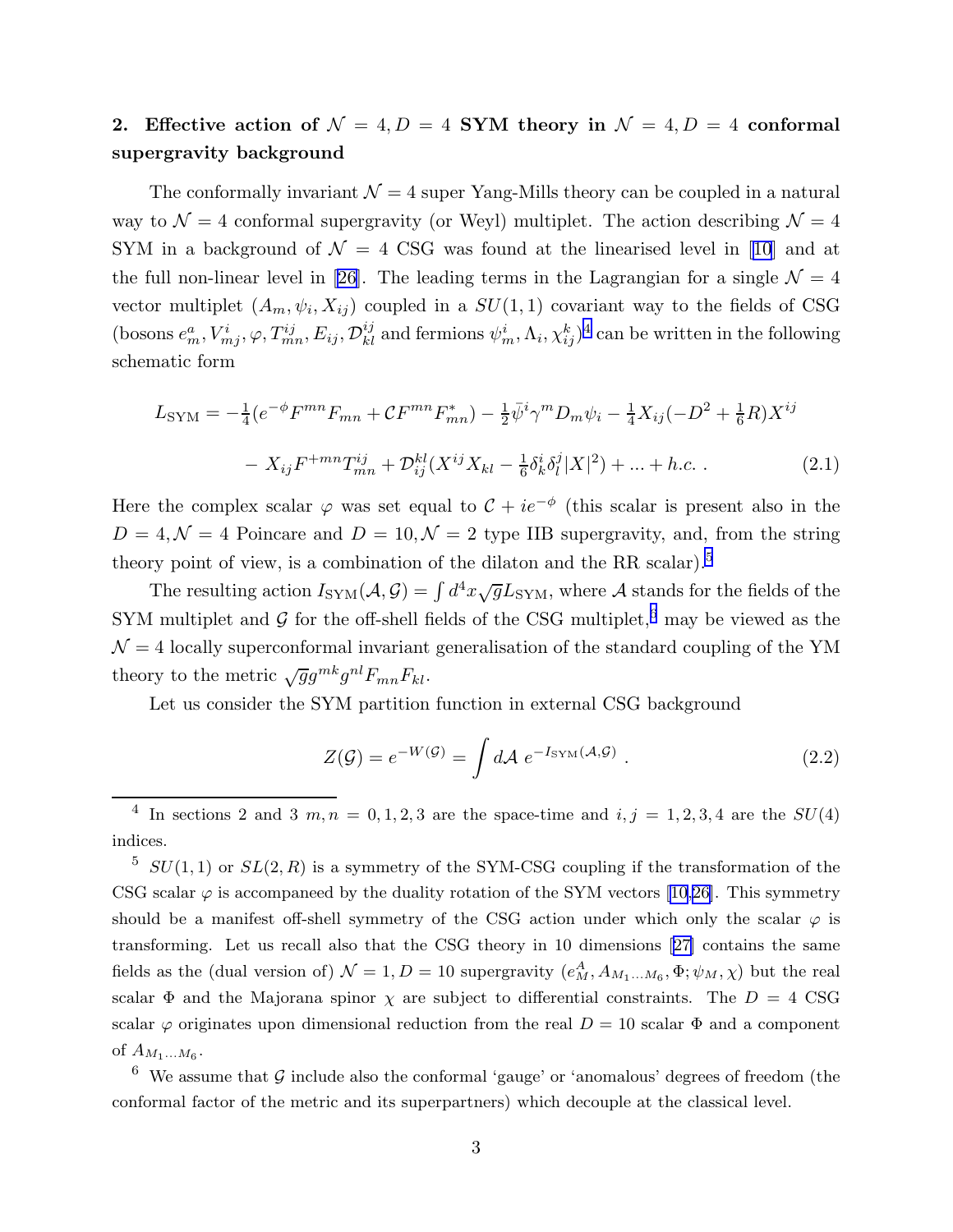<span id="page-4-0"></span>The classical action  $I_{SYM}(\mathcal{A}, \mathcal{G})$  is invariant under the local superconformal transformations but this is no longer true for the effective action  $W(\mathcal{G})$  (computed in a generally covariant and supersymmetric way): it will also depend on the 'anomalous' parts of the CSG fields G. While the  $\mathcal{N} = 4$  SYM theory is finite in flat space, it may still have divergences when coupled to external fields.<sup>7</sup>

The divergent part of  $W$  which is superconformally invariant is nothing but the action of the  $\mathcal{N} = 4$  conformal supergravity<sup>8</sup>

$$
W = W_{\infty} + W_{\text{fin}} \t{,} \t(2.3)
$$

$$
W_{\infty} = -\beta \ln \Lambda I_{\text{CSG}} , \qquad \beta = \frac{\nu}{4(4\pi)^2} , \qquad \nu = N^2 , \qquad (2.4)
$$

$$
I_{\text{CSG}} = \int d^4x \sqrt{g} \ L_{\text{CSG}} ,
$$
\n
$$
L_{\text{CSG}} = C_{mnkl} C^{mnkl} - R^* R^* + 2F_j^{imn} (V) F_{imn}^j (V)
$$
\n
$$
+ 4[D^2 \varphi^* D^2 \varphi - 2(R^{mn} - \frac{1}{3} g^{mn} R) D_m \varphi^* D_n \varphi]
$$
\n
$$
16(D^m T_{mp}^{ij+} D_n T_{ij}^{np-} - \frac{1}{2} R_n^m T_{mp}^{ij+} T_{ij}^{np-}) - E^{ij} (-D^2 + \frac{1}{6} R) E_{ij}
$$
\n
$$
+ ... + \mathcal{D}_{kl}^{ij} \mathcal{D}_{ij}^{kl} + \text{fermionic terms} .
$$
\n(2.5)

The kinetic terms for the fermions  $\bar{\psi}_m^i \Delta_{3mn} \psi_{in} + \bar{\Lambda}^i \Delta_3 \Lambda_i + \bar{\chi}_{ij}^k \gamma^m D_m \chi_k^{ij}$  $\binom{ij}{k}$ , like the kinetic terms for the bosons, contain the Weyl-invariant differential operators  $\Delta_p = (\gamma^m D_m)^p +$ 

 $+$ 

<sup>7</sup> Equivalently, the correlators of composite operators may contain divergences. They may be defined using special (normal-ordering, etc.) prescriptions to be consistent with conformal invariance of the flat-space SYM theory, but this may break the general covariance of the SYM-CSG coupling. The analogy with the 2d case is only a partial one since in  $D = 4$  the conformal group is finite-dimensional and thus is very different from general covariance.

<sup>&</sup>lt;sup>8</sup> Here  $\Lambda$  is an UV cutoff. Because of supersymmetry the only non-vanishing divergence is logarithmic one. It is natural to include the total derivative (Euler density) term  $R^*R^*$  in the CSG action since then the full divergence and anomaly of the SYM theory is determined simply by the CSG action. The coefficient of the  $D^2R$  term in the conformal anomaly (see below) is ambiguous. If one defines the Weyl tensor in 4 dimensions (as we are assuming here) this coefficient automatically cancels out for the  $\mathcal{N} = 4$  SYM multiplet. It is non-zero if one defines the Weyl tensor in  $4 - \epsilon$  dimensions as in [\[28](#page-22-0)]. In that case one is to add the term  $\frac{2}{3}D^2R$  to the  $C^2 - R^*R^* = 2(R_{mn}^2 - \frac{1}{3}R^2)$  combination in the CSG action.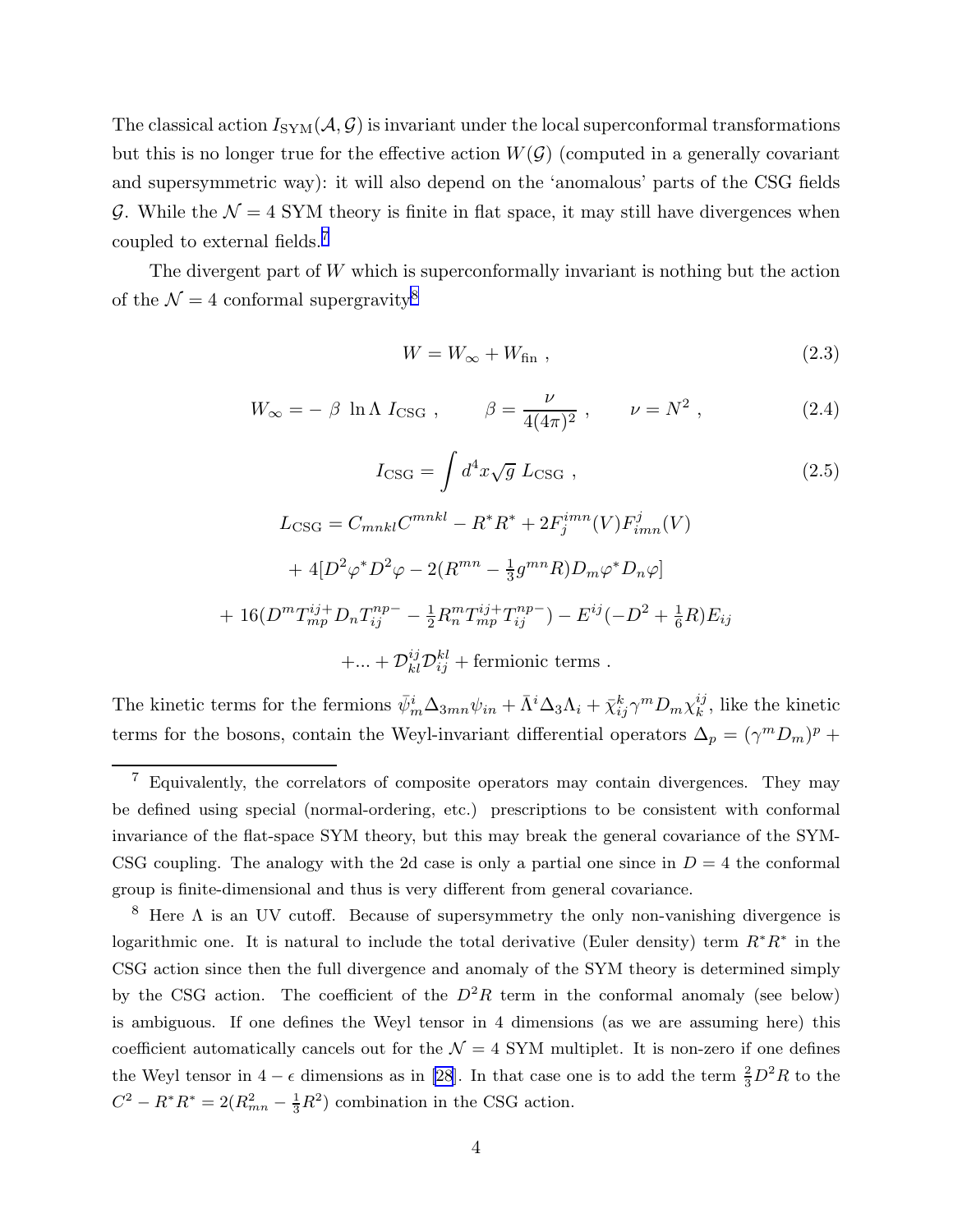<span id="page-5-0"></span>... .<sup>9</sup> v is the number of vector multiplets, i.e.  $N^2$  in the  $U(N)$  or large N  $SU(N)$  SYM case. The UV divergence([2.4](#page-4-0)) is directly related to the conformal anomaly (assuming, of course, that the UV cutoff, e.g.,  $g_{mn}\Delta x^m \Delta x^n > \Lambda^{-2}$ , preserves general covariance),

$$
\langle T_m^m \rangle = \frac{2g_{mn}}{\sqrt{g}} \frac{\delta W}{\delta g_{mn}} = -\beta L_{\text{CSG}} . \tag{2.6}
$$

The one-loop coefficient here can be found by summing the contributions[[28\]](#page-22-0) of the fields of the SYM multiplet. Since the conformal anomaly is in the same supersymmetry multiplet with the axial  $SU(4)$  anomaly

$$
D_m \frac{\delta W}{\delta V_m} = \beta \ F^{mn}(V) F^*_{mn}(V) \ , \tag{2.7}
$$

which should receive only the one-loop contribution, it is natural to expect that in the present  $\mathcal{N} = 4$  SYM case the above one-loop expression for  $W_{\infty}$  [\(2.5\)](#page-4-0) (and thus for the anomalouspart of  $W$  discussed below) is actually exact to all loop orders [[14,6](#page-21-0)].

The dependence of the finite part  $W_{fin}$  of the effective action

$$
W_{\rm fin}=W_{\rm anom}+W_{\rm inv}
$$

on the anomalous degrees of freedom can be determined by integrating the anomaly re-lations as in the 2d case [\[29](#page-22-0)]. The dependence of  $W_{\text{anom}}$  on the conformal factor of the metric $\sigma$  was found in [[14\]](#page-21-0). This part of the action (which is non-local when expressed in terms of the original unconstrained metric) takes the following explicit form<sup>10</sup>

$$
W_{\text{anom}}(g) = -2\beta \int d^4x \sqrt{\tilde{g}} \left[ \left( \tilde{R}_{mn}^2 - \frac{1}{3} \tilde{R}^2 + F_{mn}^2 + 2 \tilde{D}^2 \varphi^* \tilde{D}^2 \varphi + \ldots \right) \sigma \right] \tag{2.8}
$$

<sup>&</sup>lt;sup>9</sup> The action of  $\mathcal{N} = 4$  CSG was originally found only to the quadratic order in the fields [\[10](#page-21-0)]. Its dependence on the metric can be determined exactly from the condition of local Weyl invariance [\[12,11](#page-21-0)]. The  $SU(1,1)$  invariant version of  $\mathcal{N}=4$  CSG is the 'minimal' one, i.e. its action cannot contain scalar-vector  $h(\varphi)F^2$  and scalar-Weyl  $f(\varphi)C^2$  couplings (which are not ruled out on the basis of Weyl invariance only). Here we ignore higher-order terms in the fields (since the explicit  $SU(1, 1)$  invariant form of the scalar term is not known) and so that  $\varphi$  is assumed to be equal simply to  $\mathcal{C} - i\phi$ .

<sup>&</sup>lt;sup>10</sup> We set  $g_{mn} = e^{2\sigma} \tilde{g}_{mn}$ , with  $\tilde{g}$  subject to the conformal gauge condition [\[30](#page-22-0)]  $R(\tilde{g}) = 0$ , i.e.  $e^{\sigma} = 1 - \frac{1}{6}$  $\frac{1}{6}(-D^2+\frac{1}{6}R)^{-1}R$ .We specify the expression in [[14\]](#page-21-0) to the present  $\mathcal{N}=4$  SYM case where we do not introduce the  $D^2R$  term in the conformal anomaly. Equivalent (but corresponding to a different splitting of the full W into the anomalous and conformally-invariant parts) non-local expressionfor  $W_{\text{anom}}$  has the form [[31\]](#page-22-0)  $\int (C^2 - R^*R^* + \frac{2}{3}D^2R + F^2 + ...) \Delta_4^{-1}(R^*R^* - \frac{2}{3}D^2R),$ where $\Delta_4$  is the 4-th order conformally-invariant scalar operator [[12\]](#page-21-0), i.e. the kinetic operator of  $\varphi$  in [\(2.5](#page-4-0)).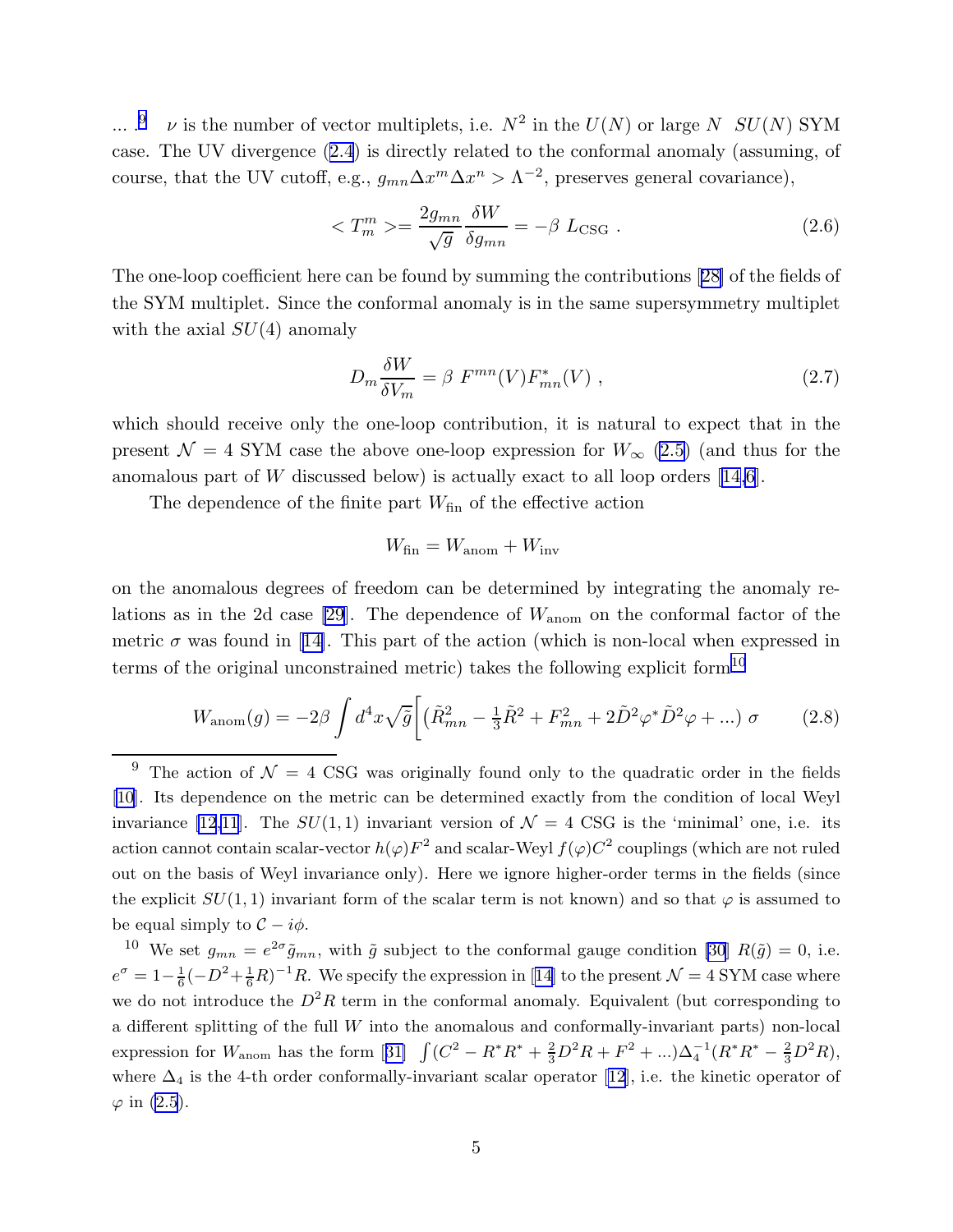+ 
$$
2\tilde{R}^{mn}\partial_m\sigma\partial_n\sigma + 2\tilde{D}^m\sigma\tilde{D}_m\sigma\tilde{D}^2\sigma + (\tilde{D}^m\sigma\tilde{D}_m\sigma)^2\bigg]
$$
.

<span id="page-6-0"></span>Here dots stand for terms depending on other CSG fields (which are the same as in the CSG Lagrangian as can be seen by replacing  $\Lambda$  by  $\Lambda e^{\sigma}$  in the divergent part of the effective action in  $(2.3)$ ).

Similarly, integrating the  $SU(4)$  axial anomaly relation one finds that  $W_{\text{anom}}$  contains the term

$$
W_{\text{anom}}(V) = \beta \int F^{kn}(V) F_{kn}^*(V) D^{-2} D^m V_m + \dots \tag{2.9}
$$

The terms quadratic in the field strengths (i.e. the leading terms in the weak-field expansion) which are directly related to the divergent and conformal anomaly parts of W can be written in the following covariant form<sup>11</sup>

$$
W_2 = \frac{1}{2}\beta \int \left[ C^{mnkl} \ln(\frac{-D^2}{\Lambda^2}) C_{mnkl} \right]
$$

$$
+ 2F^{mn} \ln(\frac{-D^2}{\Lambda^2}) F_{mn} + 4D^2 \varphi^* \ln(\frac{-D^2}{\Lambda^2}) D^2 \varphi + ... \right].
$$
 (2.10)

For $g_{mn} = e^{2\sigma} \tilde{g}_{mn}$  the term in (2.10) which is linear in  $\sigma$  is indeed the same as in ([2.8](#page-5-0)). As already mentioned above, the imaginary part of the quadratic  $(p^{2n} \ln p^2, n = 4, 2)$ term in this effective action (or discontinuity of the 2-point correlation function of the corresponding operators in the SYM theory) is related to the classical D3-brane absorption [\[6](#page-21-0)] of dilatons, gravitons and other 'minimally' coupled CSG fields (or certain parts of the original type IIB supergravity fields).

## 3.  $D = 4$  Super Yang-Mills –  $D = 5$  gauged supergravity relation

According to the suggestion of [\[1](#page-21-0),[2\]](#page-21-0), in the large  $N, g_{\text{YM}}^2 N \gg 1$  limit [\[3](#page-21-0)] of SYM theory one should have the following equality

$$
W(\mathcal{G}) = I_{\text{GSG}}[G(\mathcal{G})]
$$
\n(3.1)

<sup>&</sup>lt;sup>11</sup> Here  $-D^2$  stands for a Laplacian which in general contains also curvature terms. Contributions of higher than second order in curvatures are much more complicated [[32\]](#page-22-0). Similar quadratic action was also discussed in connection with two-point and three-point correlation functions of 4d conformally invariant theories in[[33\]](#page-22-0).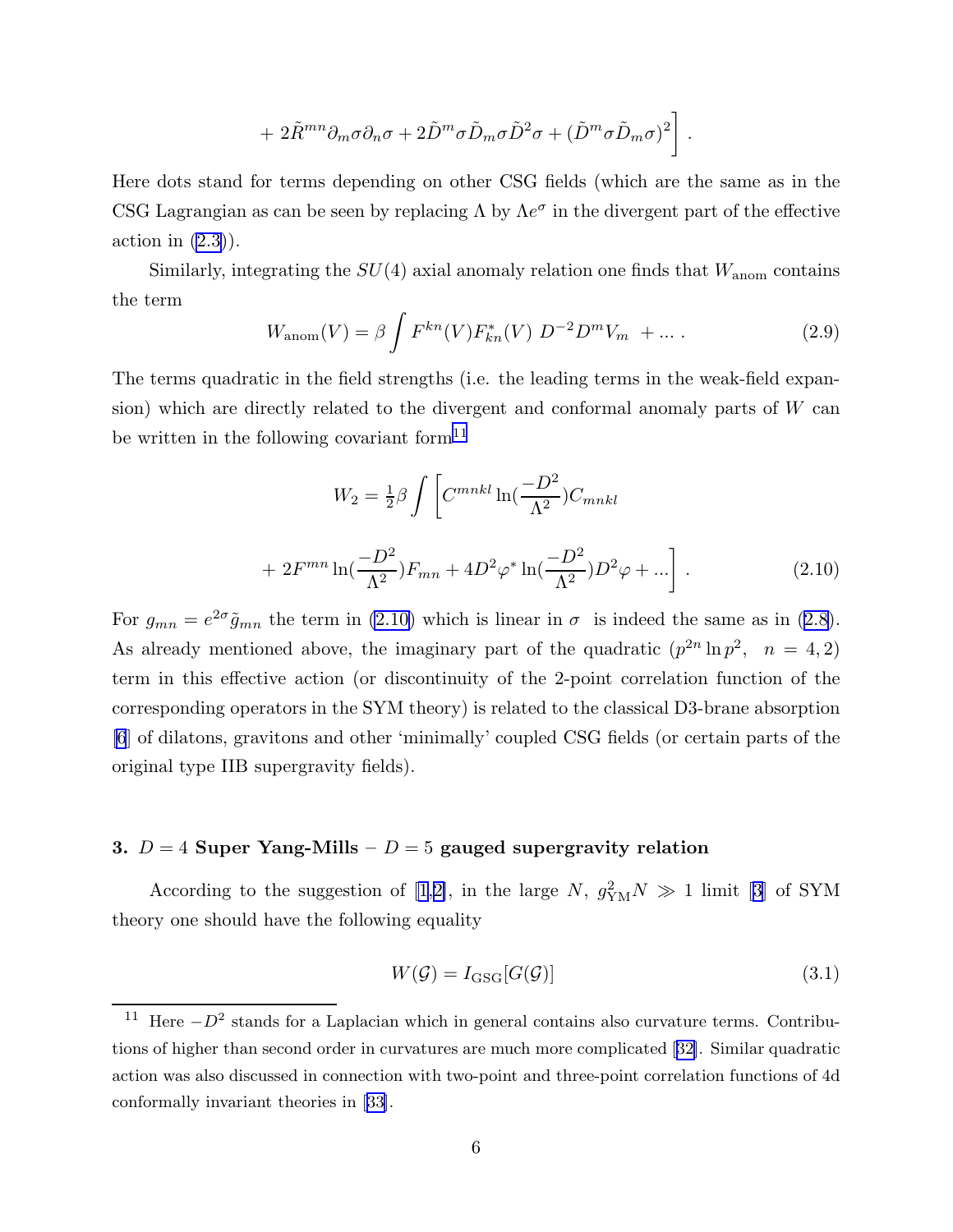<span id="page-7-0"></span>between the SYM effective action  $W(\mathcal{G})$  in a conformal supergravity background<sup>12</sup> and theaction  $I_{GSG}[G(\mathcal{G})]$  of the  $D = 5$ ,  $\mathcal{N} = 8$  gauged supergravity [[36](#page-22-0)] evaluated on the classical solution with the boundary values of the  $D = 5$  fields G being related to the  $D = 4 \text{ CSG}$  fields  $\mathcal{G}^{13}$ . As was pointed out in [\[2](#page-21-0)], the IR divergences in the GSG action on AdS<sup>5</sup> background are related to divergences and anomalies in the SYM effective. The UV cutoff  $\Lambda$  in SYM theory is related to the distance to the boundary of AdS<sub>5</sub> boundary in thepicture of  $[2]$  $[2]$  (or to the radius of  $AdS_5$  in the picture of  $[1]$  $[1]$  which may be more natural in the context of making connection to the full D3-brane geometry).

The relation([3.1](#page-6-0)) was demonstrated at the level of the quadratic terms (2-point func-tions) in scalars [\[1](#page-21-0),[2\]](#page-21-0) and vectors [\[2](#page-21-0)]. The scalar  $\int d^5x \sqrt{g} (\partial_\mu \phi)^2$  and vector  $\int d^5x \sqrt{g} F_{\mu\nu}^2$ terms in the GSG action were shown to lead to the boundary terms  $\int d^4x \phi \partial^4 \ln \frac{-\partial^2}{\Lambda^2} \phi$ and  $\int d^4x F^{mn} \ln \frac{\partial^2}{\partial^2} F_{mn} = -2 \int d^4x V_m^{\perp} \partial^2 \ln \frac{\partial^2}{\partial^2} V_m^{\perp}$ , in agreement with the structure of  $W(2.10).$  $W(2.10).$  $W(2.10).$ 

Below we shall consider a similar test for the term which is quadratic in the perturbation of the metric. It turns out that to ensure that only the transverse traceless part of the graviton  $\bar{h}_{mn}^{\perp}$  is coupled at the boundary one needs to make a special choice of the boundary term in the GSG action. We shall demonstrate in section 4 that the  $D = 5$ Einstein+cosmological+boundary term expanded near AdS<sub>5</sub> background and evaluated on the solution of the Dirichlet problem to the  $O(h^2)$  order reproduces the quadratic term in the Weyl tensor part of([2.10](#page-6-0)), i.e.

$$
C^{mnkl} \ln \frac{-D^2}{\Lambda^2} C_{mnkl} = \frac{1}{2} \partial^2 \bar{h}_{mn}^{\perp} \ln \frac{-\partial^2}{\Lambda^2} \partial^2 \bar{h}_{mn}^{\perp} + O(h^3) \tag{3.2}
$$

It remains an interesting problem to see how the full non-linear expression for the local (divergent) $D = 4 \text{ CSG part} (2.4)$  $D = 4 \text{ CSG part} (2.4)$  $D = 4 \text{ CSG part} (2.4)$  of the SYM effective action W can emerge from the  $D = 5$  GSG action.

The finite anomalous part  $W_{\text{anom}}$  of the SYM action which is closely related to thelocal divergent part  $W_{\infty}$  starts with terms which are *cubic* in the fields ([2.8](#page-5-0)),([2.9](#page-6-0)).

<sup>&</sup>lt;sup>12</sup> We consider only the coupling to the marginal operators (and ignore also possible quantum correctionson the supergravity side). It is expected  $[1,34,2]$  $[1,34,2]$  $[1,34,2]$  (see also [[35\]](#page-22-0) and refs. there) that a similar relation is true also between correlators of chiral SYM operators and terms in the action of  $D = 10$  IIB supergravity compactified on  $S^5$  which correspond to the KK modes.

<sup>&</sup>lt;sup>13</sup> For example, in addition to 15 vectors of  $SU(4)$  the  $\mathcal{N} = 8, D = 5$  GSG action contains also 6 self-dual antisymmetric tensors (dual to 12 vectors in ungauged case and having kinetic termswhich are of first order in derivatives [[36\]](#page-22-0),  $\epsilon^{\mu\nu\lambda\kappa\rho}B^{ia}_{\mu\nu}D_{\kappa}B^{ia}_{\lambda\rho}$ ) which are counterparts of the 6 self-dual antisymmetric tensors  $T_{mn}^{ij}$  of  $D = 4$  CSG theory.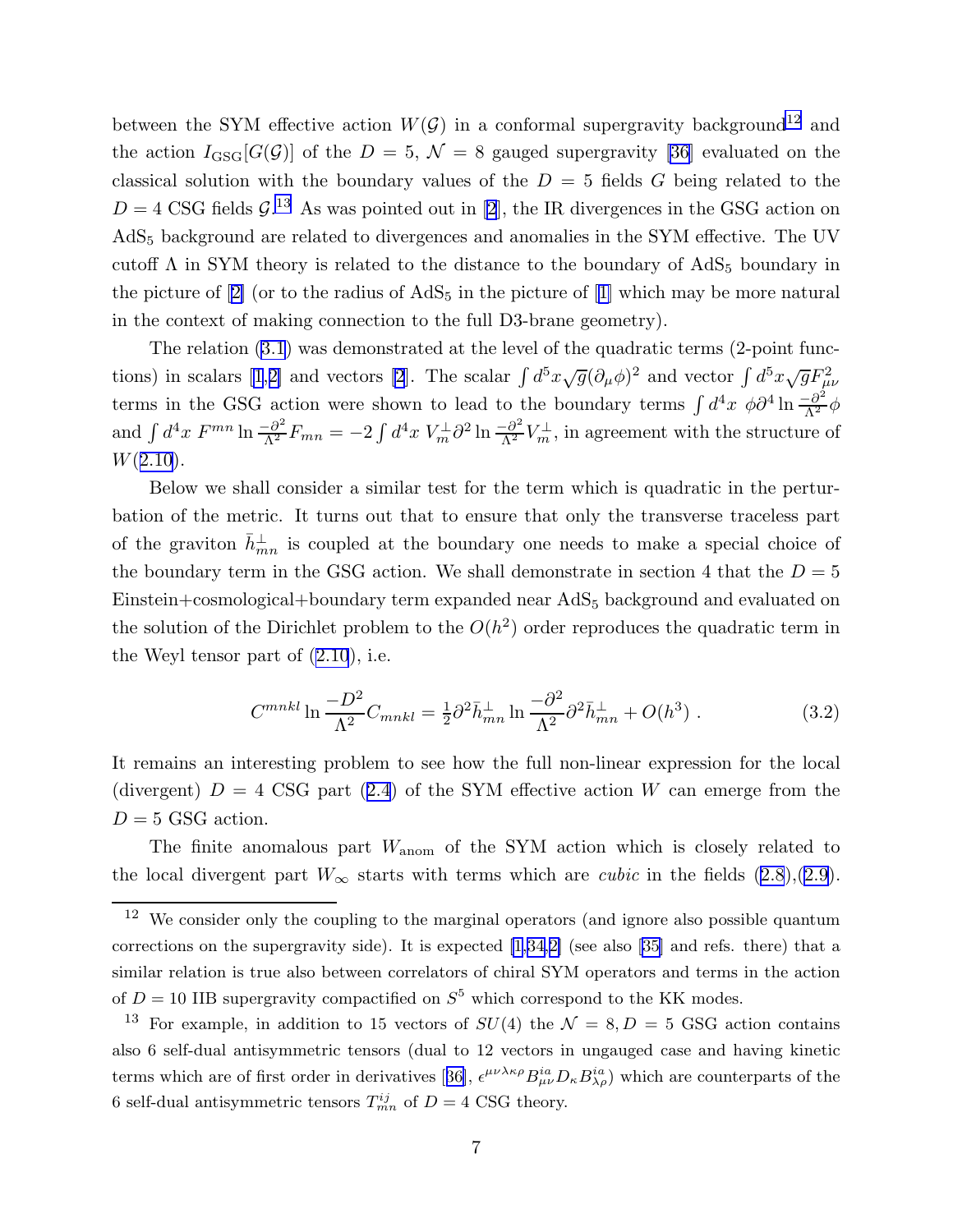These should thus originate from certain cubic terms on the GSG side. In particular, oneshould be able to reproduce the scalar term  $\int d^4x \ \sigma \ \partial^2\varphi^* \partial^2\varphi$  in ([2.8\)](#page-5-0) by starting with the  $\int d^5x \sqrt{g}g^{\mu\nu}\partial_{\mu}\varphi^*\partial_{\nu}\varphi$  term in the GSG action and replacing the fields by their classical expressions on the  $AdS_5$  background with the boundary conditions relating them to the  $D = 4$  fields. The same should be true for the vector terms  $\int d^5x \sqrt{g} F_{\mu\nu}^2(A) \rightarrow \int d^4x \sqrt{\tilde{g}} \sigma F_{mn}^2(V).$ 

As was pointed out in [\[2](#page-21-0)], the presence of the Chern-Simons term  $\int A \wedge dA \wedge dA$  in the $D = 5$  GSG action [\[36](#page-22-0)] is related to the  $SU(4)$  anomaly ([2.7](#page-5-0)) in the SYM action (see also $[25]$  $[25]$ .<sup>14</sup> This implies that this CS term in the GSG action evaluated on the solution of the Dirichlet problem should reproduce the 3-point anomalous term([2.9](#page-6-0)) in W.

Following the same logic in the case of the conformal anomaly and considering the variation of the  $D = 5$  GSG action under the Weyl transformation of the metric concentrated at the boundary we immediately reproduce the  $F_{mn}^2$  term in the  $D=4$  conformal anom-alyrelation ([2.6\)](#page-5-0) (note that the Maxwell action is not conformally invariant in  $D = 5$ ). Similar argument should apply (though in a less straightforward way) also to the scalar and graviton terms<sup>15</sup> in the  $D = 5$  GSG action: expressing the  $D = 5$  fields in terms of their boundary values one should get (to the second order in the scalar and graviton fields)  $\int d^5x \ \sigma (\partial_\mu \phi)^2 \to \int d^4x \ \sigma (\partial^2 \phi)^2$ ,  $\int d^5x \ (\sigma R + \frac{8}{3}D^2\sigma) \to \int d^4x \ \sigma (\partial^2 h_{mn}^{\perp})^2$ . We shall not discuss the anomalous 3-point terms any further in this paper.<sup>16</sup>

The simplest non-anomalous 3-point function involving graviton is the scalar-scalargraviton one.<sup>17</sup> The term  $\int d^5x \ \partial_\mu \phi \partial_\nu \phi h_{\mu\nu}$  in the GSG action should reproduce, in particular,the divergent  $\phi \phi h$  term in W contained in the  $\varphi \Delta_4 \varphi$  part of the CSG action ([2.5](#page-4-0)). We shall compute this dilaton-dilaton-graviton function in section 5.

<sup>&</sup>lt;sup>14</sup> Indeed, the transformation  $\delta A = da$  gives the boundary term  $\int d^4x \, \bar{a}FF^*$ , where  $\bar{a}$  (having the meaning of the  $SU(4)$  gauge parameter) is the restriction of a to the boundary and  $V = A|_{\partial M}$ .

<sup>&</sup>lt;sup>15</sup> The term linear in the Weyl variation of the  $D = 5$  Einstein term is determined from  $(\sqrt{g}R)' = \sqrt{g}e^{(D-2)\sigma}[R + 2(D-1)\nabla^2\sigma - (D-1)(D-2)(\nabla\sigma)^2]$ , where  $g'_{mn} = e^{2\sigma}g_{mn}$ .

<sup>&</sup>lt;sup>16</sup> To reproduce them from the  $D = 5$  action in a systematic way seems to require to take into account some extra boundary contributions in the evaluation of the 3-point terms in the action which result from 'subleading' contributions to the leading-order solution of the Dirichlet problem for the graviton discussed in the next section.

<sup>&</sup>lt;sup>17</sup> Note that there are no massless scalar-vector-vector couplings both in the  $D = 4 \text{ CSG}$  and and the  $D = 5$  GSG actions. 3-point terms involving vectors only and vectors and massive KK scalars were systematically discussed in [\[25](#page-22-0)].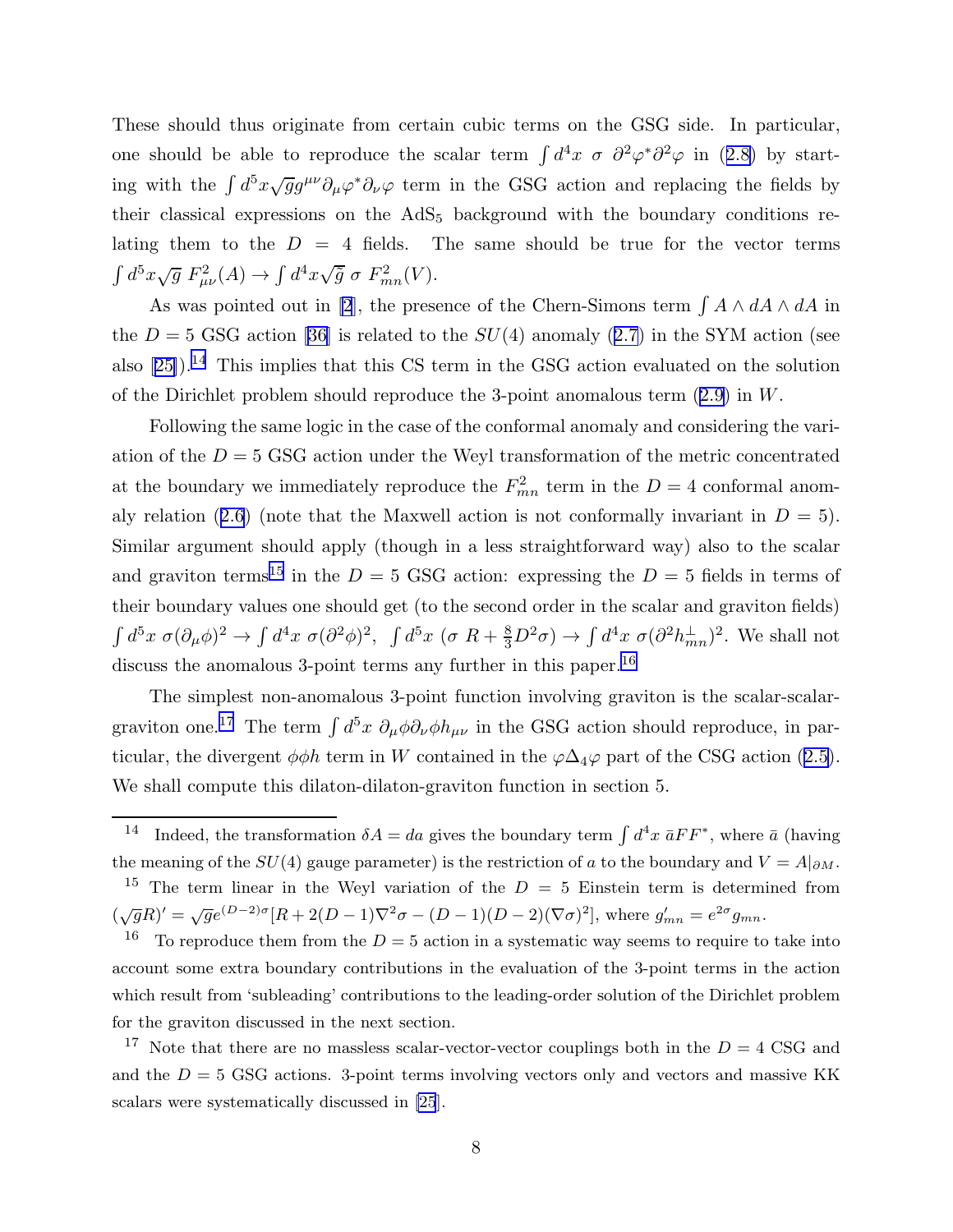# <span id="page-9-0"></span>4. Metric perturbations on  $AdS_{d+1}$  background and graviton 2-point function

#### 4.1. Notation and review of the scalar 2-point function

Weshall follow [[2\]](#page-21-0) and consider the Anti de Sitter space of dimension  $D = d + 1$  with Euclidean signature and the (half-space) metric

$$
ds^{2} = g_{0\mu\nu}dx^{\mu}dx^{\nu} = \frac{1}{x_{0}^{2}}(dx_{0}^{2} + dx_{i}^{2}), \qquad i = 1, 2, ..., d.
$$
 (4.1)

In this hyperbolic space all conformal symmetries (e.g., scalings and inversions) are isometries. This space has two boundaries:  $x_0 = \infty$ , which is a single point, and  $x_0 = 0$  which is  $R<sup>d</sup>$ . The whole boundary is topologically  $S<sup>d</sup>$ . At  $x_0 = 0$  boundary we will use the flat  $R<sup>d</sup>$ metric  $\tilde{g}_{Bab} = \delta_{ab}$  which is conformally related to  $g_{0ij}$  (4.1).<sup>18</sup> The AdS<sub>d+1</sub> bulk indices will be denoted by  $\mu, \nu, \alpha, \beta, \dots$  and will take values  $0, 1, \dots, d$ . We shall use the notation  $x = (x_0, \vec{x}), \, \vec{x} = (x_i), \, i = 1, ..., d.$  The boundary indices will be labelled by  $a, b, ... = 1, ..., d$ (which, in general, should be distinguished from  $i, j, ...$ ). The bulk indices will be raised and lowered by metric  $(4.1)$ . Since the boundary metric is flat, we will not distinguish between the upper and lower boundary indices.

Let us start with a brief review (following [\[2](#page-21-0)]) of the calculation of the term bilinear in the scalar field. Considering the Euclidean action for a massive scalar  $I(\phi)$  = 1  $\frac{1}{2} \int d^{d+1}x \sqrt{g_0} \left[ (\partial_\mu \phi)^2 + m^2 \phi^2 \right]$  we are to solve  $D^2 \phi - m^2 \phi = 0$  with the Dirichlet boundary condition  $\phi(x_0 = 0, \vec{x}) = \phi_0(\vec{x})$ . For this we need to find a 'propagator' K which approaches a  $\delta$ -function at the boundary. One may choose the  $\delta$ -function source to be located at  $x_0 = \infty$ . Since both the boundary condition and the metric do not depend on  $\vec{x}$ , we can take  $\phi$  to be a function of  $x_0$  only. Then the equation of motion simplifies and the two independent solutions are:  $\phi(x_0) = x_0^{\Delta_{\pm}}$  $\frac{\Delta_{\pm}}{0}$ ,  $\Delta_{\pm} \equiv \frac{1}{2}$  $\frac{1}{2}(d \pm \sqrt{d^2 + 4m^2})$ . The one which satisfies the boundary condition is  $\mathcal{K}(x_0) \equiv \phi(x_0) = x_0^{\Delta_+}$  $_{0}^{\Delta+}$ . Next, we perform the coordinate inversion which maps the point  $x_0 = \infty$  to the point  $x = (x_0 = 0, \vec{x} = \vec{x}')$ ,

$$
x^{\mu} \to \frac{\hat{x}^{\mu}}{f}, \qquad f \equiv |x - x'|^2 = x_0^2 + \hat{x}^2 , \qquad \hat{x}^i \equiv x^i - x'^i . \tag{4.2}
$$

It is easy to see that (4.2) is an isometry of AdS space and maps the boundary to itself (at the boundary it induces a conformal transformation). After the inversion  $\mathcal{K}(x_0) \rightarrow$ 

<sup>&</sup>lt;sup>18</sup> This flat metric is different from the induced metric  $g_{Bij}$  on the hypersurface  $x_0 = \epsilon \to 0$ close to the boundary, where the total-derivative part of the bulk integrals appearing below will be computed.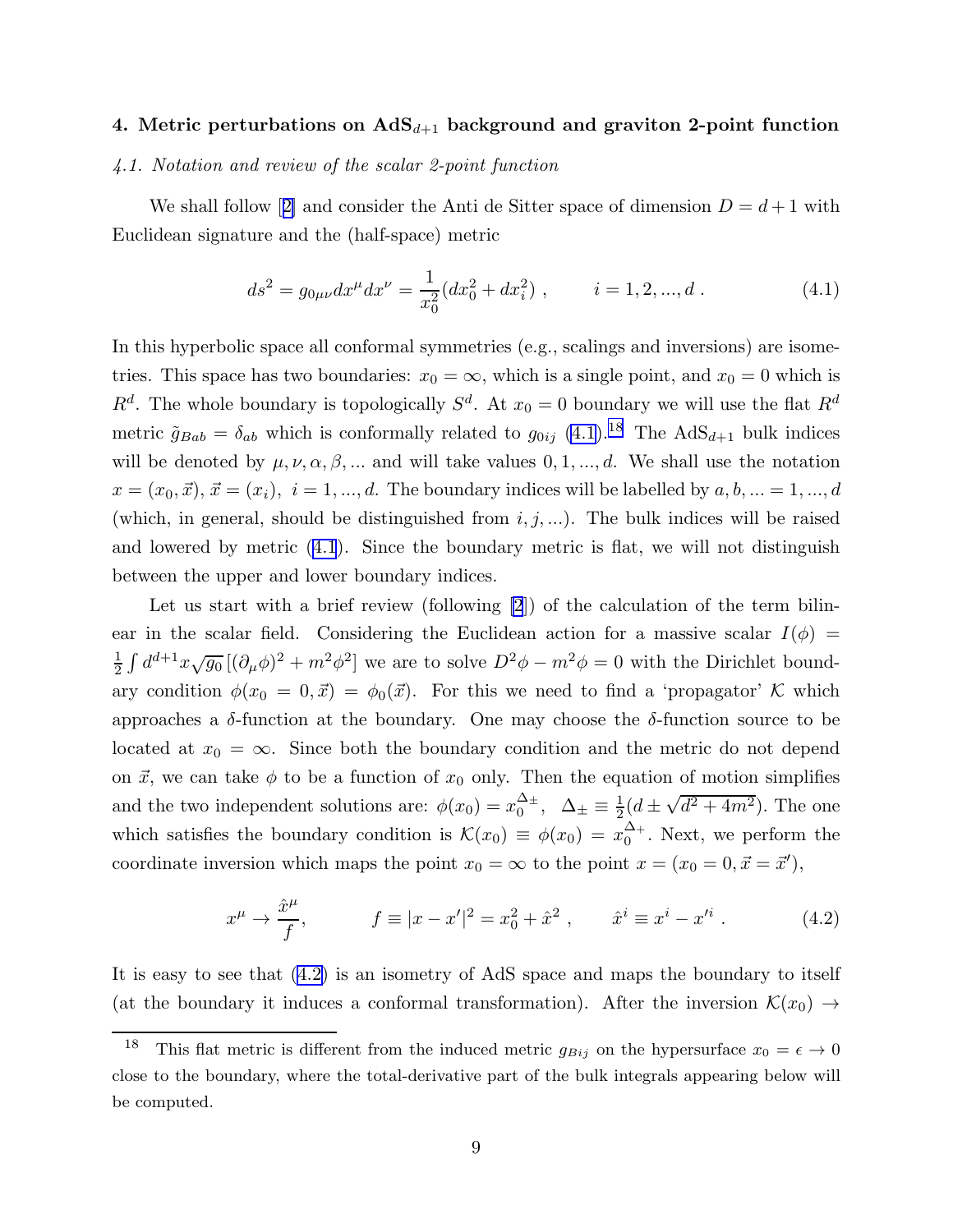<span id="page-10-0"></span> $\mathcal{K}(x_0, \vec{x}; \vec{x}') = (\frac{x_0}{f})^{\Delta_+}$ . By superposition, we find the general solution of the Dirichlet problem

$$
\phi(x_0, \vec{x}) = c_{dm} \int d^d x' \; \frac{x_0^{\Delta_+}}{(x_0^2 + |\vec{x} - \vec{x}'|^2)^{\Delta_+}} \; \phi_0(\vec{x}') \; , \tag{4.3}
$$

where  $c_{dm} = \frac{\Gamma(\Delta_+)}{\pi^{d/2} \Gamma(\Delta_+)}$  $\frac{1}{\pi^{d/2}\Gamma(\Delta_+ - \frac{1}{2}d)}$ . The field  $\phi_0$  has the boundary theory interpretation of a scalar with conformal dimension  $d-\Delta_+$ . Plugging the solution (4.3) into the action  $I(\phi)$  we find  $(x_0 = \epsilon \to 0)$  [\[2](#page-21-0),[25\]](#page-22-0)

$$
I = -\frac{1}{2}c_{dm}(2\Delta_{+} - d) \int d^{d}x \, d^{d}x' \, \frac{\phi_{0}(\vec{x}) \, \phi_{0}(\vec{x}')}{(x_{0}^{2} + |\vec{x} - \vec{x}'|^{2})^{\Delta_{+}}} \,. \tag{4.4}
$$

This determines the two-point function of a conformal operator  $\mathcal O$  with dimension  $\Delta_+$ , which couples to  $\phi_0$  (via  $\int d^dx \phi_0(\mathcal{O})$ ) in the boundary theory.

#### 4.2. Quadratic term in the gravitational action

Below we shall consider the second-order term in the gravitational action expanded near AdS background. The leading-order solution of the Dirichlet problem for the gravitational perturbation we shall find allows also to find the cubic terms in the action involving gravitons (which determine the 3-point correlators of conformal field theory involving the energy-momentum operator). One particular such term (dilaton-dilaton-graviton one) will be discussed in section 5. Given that the AdS space is a solution of the same action one is perturbing, the gravitational perturbation case is more subtle than the scalar and vector cases considered in[[1,2](#page-21-0),[24,25\]](#page-22-0).

Our starting point is the Einstein action with a cosmological constant  $\lambda$  in  $d+1$ dimensions

$$
I = I_M + I_{\partial M} , \qquad I_M = \int_M d^{d+1}x \sqrt{g}(R - 2\lambda) , \qquad (4.5)
$$

$$
I_{\partial M} = I_{\partial M}^{(1)} + I_{\partial M}^{(2)}, \qquad I_{\partial M}^{(1)} = 2 \int_{\partial M} d^d x \sqrt{g_B} \ K = 2 \ \partial_n \int_{\partial M} d^d x \sqrt{g_B} \ , \qquad (4.6)
$$

$$
I_{\partial M}^{(2)} = a \int_{\partial M} d^d x \sqrt{g_B} . \qquad (4.7)
$$

Here  $g_B$  is the metric at the boundary and K is the trace of the extrinsic curvature of the boundary, i.e.  $I_{\partial M}^{(1)}$  is the standard boundary term [\[37](#page-22-0)].<sup>19</sup> Having the volume (cosmological) term added to the Einstein action, it is natural to introduce also the additional boundary

<sup>&</sup>lt;sup>19</sup> Choosing a coordinate system at the boundary in which  $n^{\alpha} = (1, 0, ..., 0)$  and  $\sqrt{g} = \sqrt{g_B}$ , we have  $K = D_{\alpha} n^{\alpha} = \frac{1}{\sqrt{g_B}} \partial_{\alpha} (\sqrt{g_B} n^{\alpha}) = \frac{1}{\sqrt{g_B}} \partial_n \sqrt{g_B}$ , so that  $\int_{\partial M} d^d x \sqrt{g_B} K = \int_{\partial M} d^d x \ \partial_n \sqrt{g_B} =$  $\partial_n \int_{\partial M} d^dx \sqrt{g_B}$ .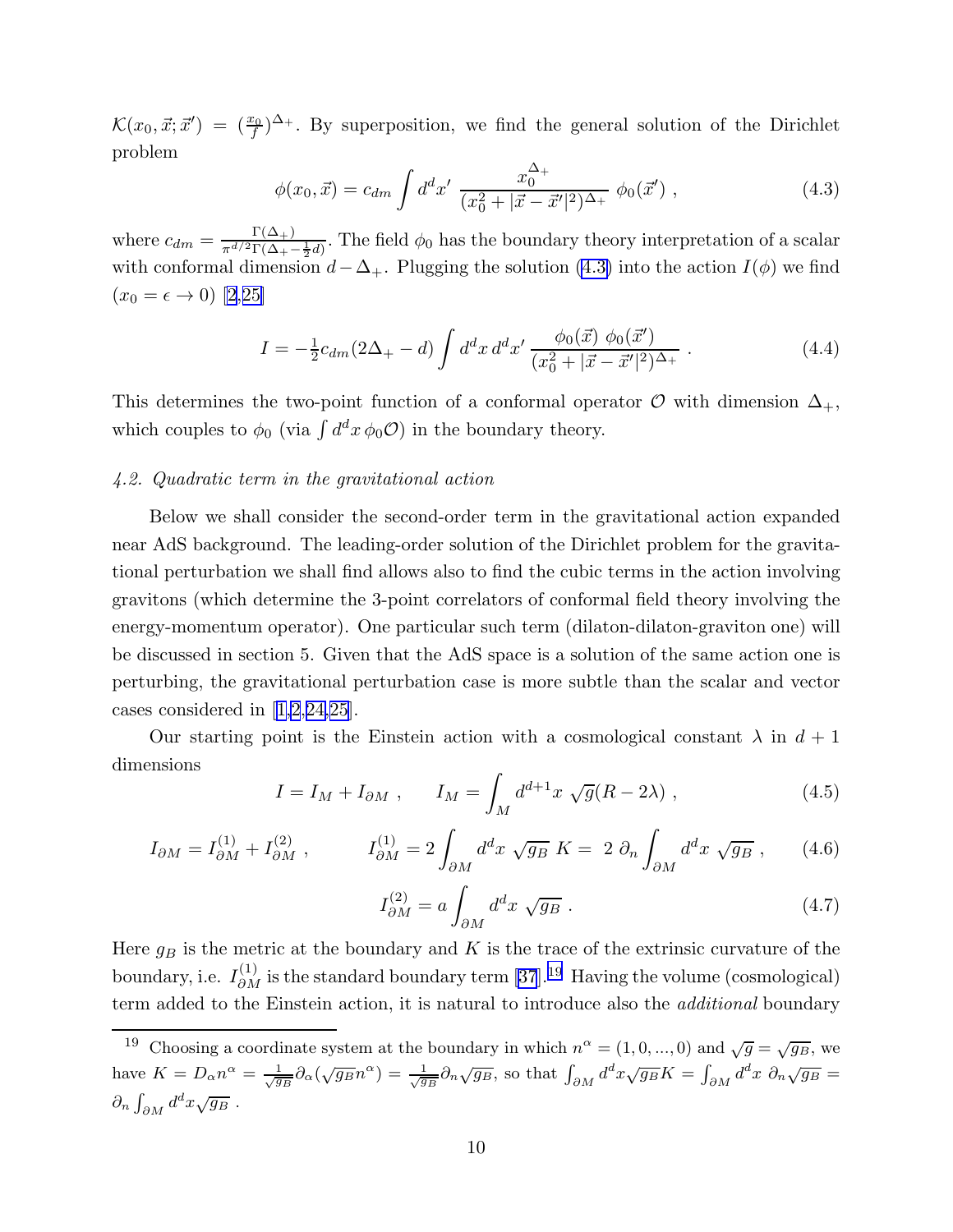<span id="page-11-0"></span>term  $I_{\partial M}^{(2)}$  proportional to the area of the boundary. The coefficient a of this term will be chosen so that to ensure the conformal invariance of the action computed on the solution of the Dirichlet problem.

We shall expand the metric near the  $M=A dS_{d+1}$  background  $g_{\mu\nu} \to g_{0\mu\nu} + h_{\mu\nu}$ , i.e.  $R_{\mu\nu} \to R_{0\mu\nu} + R_{1\mu\nu} + R_{2\mu\nu} + \dots$ . The background metric  $g_{0\mu\nu} = x_0^{-2}$  $_0^{-2}\delta_{\mu\nu}$  satisfies  $R_{0\mu\nu} = \frac{1}{d+1} g_{0\mu\nu} R_0, R_0 = R = \frac{2(d+1)}{d-1}$  $\frac{(d+1)}{d-1}\lambda$ , where, as in [\[2](#page-21-0)], we have set  $\lambda = -\frac{1}{2}$  $\frac{1}{2}d(d-1),$  i.e.  $R = -d(d+1)$ . To the first order in  $h_{\mu\nu}$ , the Einstein equations become

$$
R_{1\mu\nu} + d h_{\mu\nu} = 0. \tag{4.8}
$$

Computing the value of the Einstein Lagrangian to the second order in the perturbation near the  $AdS_{d+1}$  solution we get

$$
\sqrt{g}(R - 2\lambda) = -2d\sqrt{g_0} + \mathcal{L}_2 + \sqrt{g_0}D_{\alpha}t^{\alpha} + O(h^3) , \qquad (4.9)
$$

where  $D_{\alpha}t^{\alpha}$  represents the total derivative terms  $(D_{\mu}$  is the covariant derivative with respect to the background AdS metric  $g_0$  and  $h^{\mu}_{\nu} \equiv g_0^{\mu \rho} h_{\rho \nu}$ ,  $h \equiv h^{\mu}_{\mu}$ 

$$
t^{\alpha} = h^{\nu\alpha}D_{\nu}h + D^{\alpha}h^{\mu\beta}h_{\beta\mu} - D_{\mu}(h^{\mu\beta}h^{\alpha}_{\beta}) - \frac{1}{2}hD^{\alpha}h + \frac{1}{2}hD^{\beta}h^{\alpha}_{\beta} - D^{\alpha}h + D^{\beta}h^{\alpha}_{\beta}.
$$
 (4.10)

 $\mathcal{L}_2$  is the action for a free graviton in the AdS backgound,

$$
\mathcal{L}_2 = \frac{1}{2}\sqrt{g_0} \left[ \frac{1}{2}D_\mu h D^\mu h - D_\mu h D^\nu h^\mu_\nu + D_\mu h^{\alpha\beta} D_\alpha h^\mu_\beta - \frac{1}{2}D_\mu h_{\alpha\beta} D^\mu h^{\alpha\beta} \right. \\
\left. + d \left( \frac{1}{2}h^2 - h^\nu_\mu h^\mu_\nu \right) \right].\n\tag{4.11}
$$

Using the equations of motion for  $h_{\mu\nu}$ , we find that  $\mathcal{L}_2$  reduces to a total-derivative term

$$
\mathcal{L}_2 = \sqrt{g_0} D_\alpha v^\alpha \ , \qquad v^\alpha = \frac{1}{4} [h D^\alpha h - D_\beta (h h^{\alpha \beta}) - h^{\mu \nu} D^\alpha h_{\mu \nu} + 2 h^{\mu \nu} D_\nu h_\mu^\alpha] \ . \tag{4.12}
$$

At the boundary we shall choose the gauge in which  $h_0^0 = h_0^i = 0$  so that

$$
\sqrt{g_B} = \sqrt{g_{0B}} \left( 1 + \frac{1}{2} h - \frac{1}{4} h_i^j h_j^i + \frac{1}{8} h^2 + \dots \right), \qquad h \equiv g_0^{ij} h_{ij} , \qquad \sqrt{g_{0B}} = x_0^{-d} ,
$$
  
and  $\frac{\partial}{\partial n} = -x_0 \frac{\partial}{\partial x_0}.$  Then  

$$
I_{\partial M}^{(1)} = 2 \int_{\partial M} d^d x \ x_0^{1-d} \left[ \frac{d}{x_0} (1 + \frac{1}{2} h - \frac{1}{4} h_i^j h_j^i + \frac{1}{8} h^2) - \frac{1}{2} (\partial_0 h - h_i^j \partial_0 h_j^i + \frac{1}{2} h \partial_0 h) \right], \tag{4.13}
$$

and

∂M

and <sup>∂</sup>

$$
I_{\partial M}^{(2)} = a \int_{\partial M} d^d x \ x_0^{-d} (1 + \frac{1}{2} h - \frac{1}{4} h_i^j h_j^i + \frac{1}{8} h^2) \ . \tag{4.14}
$$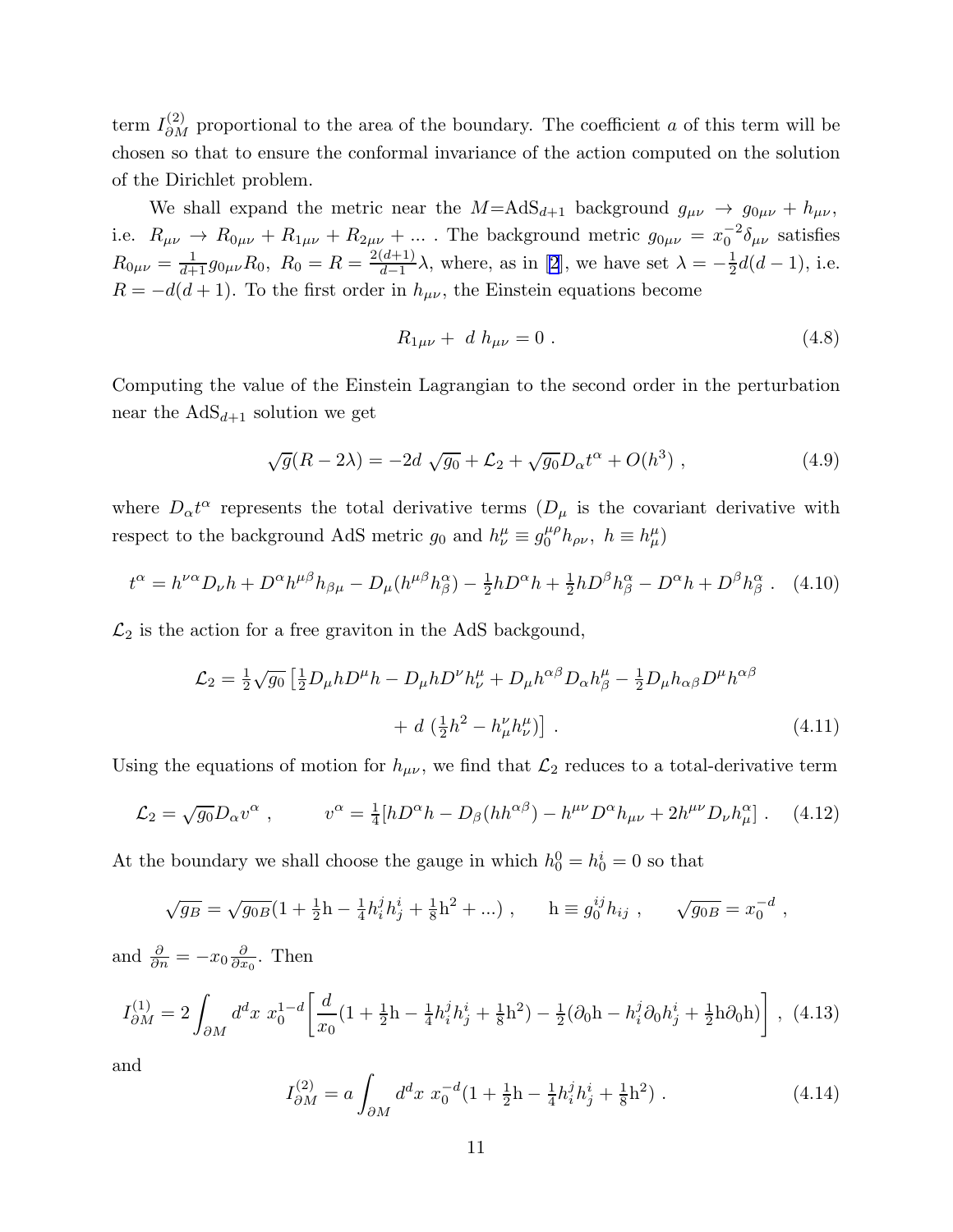<span id="page-12-0"></span>Here (and below in all boundary integral expressions)  $x_0 \equiv \epsilon \to 0$ .

Rewriting [\(4.10\)](#page-11-0),[\(4.12\)](#page-11-0) in the explicit form, substituting the resulting expressions into the action  $I_M$  [\(4.5\)](#page-10-0) and combining its non-constant part with  $I_{\partial M}^{(1)}$  [\(4.13\)](#page-11-0) and  $I_{\partial M}^{(2)}$  [\(4.14](#page-11-0)) we find<sup>20</sup>

$$
I = I_M + I_{\partial M}^{(1)} + I_{\partial M}^{(2)} = \int_{\partial M} d^d x \ x_0^{1-d} \left( \frac{1}{4} h_i^j \partial_0 h_j^i - \frac{1}{2} h_i^j \partial_j h_0^i \right) + [2(d-1) + a] \int_{\partial M} d^d x \ x_0^{-d} \left( 1 + \frac{1}{2} h - \frac{1}{4} h_i^j h_j^i + \frac{1}{8} h^2 \right),
$$
\n(4.15)

where we have omitted the terms proportional to  $h_0^0$  and  $h_0^i$  which vanish at the boundary. Fixingthe constant in the boundary area term  $(4.7)$  $(4.7)$  $(4.7)$  to be  $a = -2(d-1)$  so that the second term in (4.15) vanishes (implying, in particular, the vanishing of the volume divergence in the boundary theory), we get the following simple result for the quadratic term in the action

$$
I = \int_{\partial M} d^d x \ x_0^{1-d} \left( \frac{1}{4} h_i^j \partial_0 h_j^i - \frac{1}{2} h_i^j \partial_j h_0^i \right). \tag{4.16}
$$

As we shall see below, (4.16) leads to the expected conformally invariant expression for the graviton 2-point function.

#### 4.3. Solution of the Dirichlet problem and graviton 2-point function

We would like to solve the Einstein equations([4.8](#page-11-0)) with the Dirichlet conditions at the boundary. We shall use  $h^{\mu}_{\nu} = g^{\mu \rho}_{0} h_{\rho \nu} = x_0^2 h_{\mu \nu}$  as the basic variables (they are equal to the vielbein components of the metric perturbation in the present case of the conformally flat background metric  $g_0$ ). We shall assume that  $h_{00} = h_{0i} = 0$  at the boundary,<sup>21</sup> i.e. impose the following boundary conditions

$$
h_j^i(x_0 = 0, \vec{x}) = \hat{h}_{ab}(\vec{x}) , \qquad h_{00}(x_0 = 0) = h_{0i}(x_0 = 0) = 0 , \qquad (4.17)
$$

where  $h_j^i \equiv g_0^{jk} h_{ki}$  and  $\hat{h}_{ab}$  is the fixed boundary value of the metric perturbation. One would like to find the solution which approaches a  $\delta$ -function at the boundary. As in the

<sup>20</sup> Note that  $\int d^{d+1}x \, (\mathcal{L}_2 + \sqrt{g_0}D_\alpha t^\alpha) = \int d^d x \sqrt{g_B} n^\alpha (v_\alpha + t_\alpha) = \int d^d x \, x_0^{1-d} (v_0 + t_0)$ . The derivative terms in  $I_{\partial M}$  (the terms in the second parenthesis in [\(4.13\)](#page-11-0)) cancel the corresponding terms in  $t_0$  (i.e. the remaining derivative terms in I are the same as in  $v_0$ ). This is the expected effect of the boundary term  $I_{\partial M}^{(1)}$  (it should compensate those terms in the variation of the Einstein action which give rise to the normal derivatives of the metric at the boundary).

<sup>&</sup>lt;sup>21</sup> Starting with nonvanishing  $h_{00}$ ,  $h_{0i}$  at the boundary we can make a gauge transformation to set them equal to zero without affecting the value of  $h_j^i$ .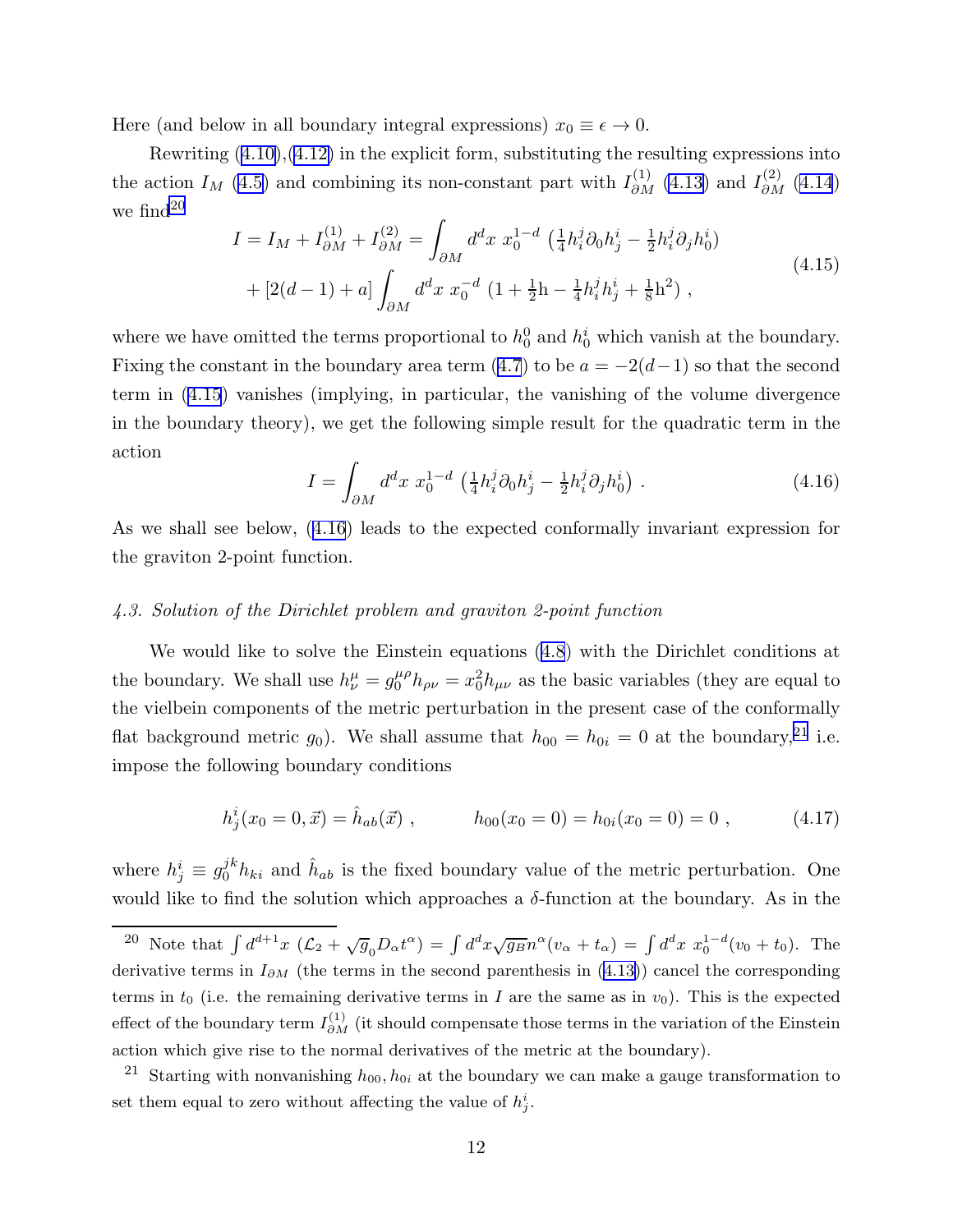<span id="page-13-0"></span>scalar case discussed above [\[2](#page-21-0)], one may first find a solution which approaches  $\delta$ -function at  $x_0 = \infty$ , i.e. satisfies the boundary condition

$$
h_j^i(x_0 \to \infty, \vec{x}) \to \infty , \qquad h_{00}(x_0 \to \infty) = h_{0i}(x_0 \to \infty) = 0 , \qquad (4.18)
$$

(implying also  $h_{ij}(x_0 \to \infty, \vec{x}) \to \infty$ ) and then use the inversion transformation. Again, it is sufficient to take  $h_{\mu\nu}$  to be a function of  $x_0$  only. The traceless part  $\bar{h}_{ij}$  of  $h_{ij}$  then satisfies

$$
\partial_0^2 \bar{h}_{ij} - \frac{d-5}{x_0} \partial_0 \bar{h}_{ij} - \frac{2(d-2)}{x_0^2} \bar{h}_{ij} = 0 , \qquad g_0^{ij} \bar{h}_{ij} = 0 . \qquad (4.19)
$$

The solution which vanishes at  $x_0 = 0$  and blows up at  $x_0 = \infty$  is  $h_{ij} \sim x_0^{d-2}$  $_0^{a-2}$ . The equations for the trace  $h = g_0^{ij} h_{ij}$  of  $h_{ij}$  and  $h_{00}$  are equivalent to the constraint

$$
h_{00} = -\frac{1}{d}(2h + x_0 \partial_0 h) \tag{4.20}
$$

It is straightforward to check that  $h_{0i}$  does not couple to  $h_{ij}$  and  $h_{00}$ . In view of (4.18), we can consistently set  $h_{00}$  and  $h_{0i}$  to be zero everywhere. Then the only non-vanishing solution of (4.20) is h  $\sim x_0^{-2}$  $_{0}^{-2}$ . This does not satisfy the boundary condition (4.18), so that we should set  $h = 0$ .

Thesolution of  $(4.8)$  $(4.8)$  $(4.8)$ , $(4.18)$  is thus

$$
h_{ij}(x) = \kappa_d \ x_0^{d-2} P_{ijab} \hat{h}_{ab} , \qquad h_{00} = h_{0i} = 0 , \qquad (4.21)
$$

where  $\hat{h}_{ab}$  is an arbitrary tensor (which will be related to the perturbation of the metric at the boundary),  $\kappa_d$  is a normalization constant to be determined later, and  $P_{ijab}$  is a traceless projector (recall that  $g_0^{ij} = x_0^2 \delta^{ij}$ ; the indices a, b are contracted with flat metric)

$$
P_{ijab} = \frac{1}{2} (\delta_{ia}\delta_{jb} + \delta_{ja}\delta_{ib}) - \frac{1}{d}\delta_{ij}\delta_{ab} . \qquad (4.22)
$$

Performing now the inversion  $(4.2)$   $(x = (x_0, \vec{x}), x' = (x_0, \vec{x}'))$ 

$$
h_{\mu\nu} \to f^{-2}J_{\mu\rho}(x-x')J_{\nu\lambda}(x-x') h_{\rho\lambda}(x) , \qquad f \equiv |x-x'|^2 = x_0^2 + |\vec{x}-\vec{x}'|^2 ,
$$

with  $J_{\mu\nu}(x)$  defined by<sup>22</sup>

$$
J_{\mu\nu}(x) = \delta_{\mu\nu} - \frac{2x_{\mu}x_{\nu}}{|x|^2} , \qquad (4.23)
$$

<sup>&</sup>lt;sup>22</sup> The indices of products of  $J_{\mu\nu}$  and  $P_{ijab}$  will always be contracted with flat metric.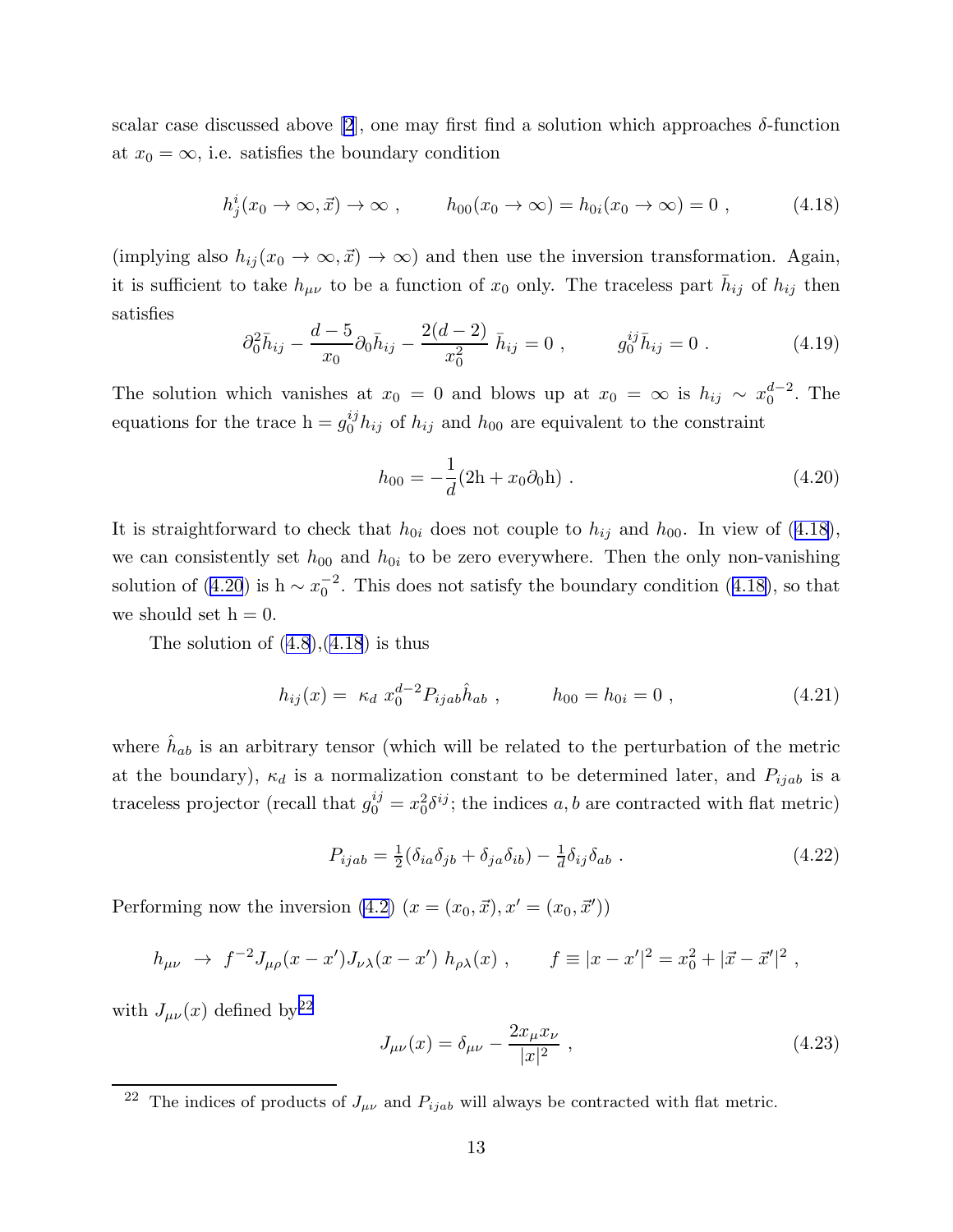<span id="page-14-0"></span>we transform [\(4.21\)](#page-13-0) into

$$
h_{\mu\nu} = \kappa_d \frac{x_0^{d-2}}{f^d} J_{\mu i}(x - x') J_{\nu j}(x - x') P_{ijab} \hat{h}_{ab}(\vec{x}')
$$

The general solution is found by superposition,

$$
h_{\mu}^{\nu}(x_0, \vec{x}) = \kappa_d \int d^d x' \frac{x_0^d}{f^d} J_{\mu i}(x - x') J_{\nu j}(x - x') P_{ijab} \hat{h}_{ab}(\vec{x}') . \tag{4.24}
$$

Since

$$
\lim_{x_0 \to 0} \frac{c_d \; x_0^d}{(x_0^2 + |\vec{x} - \vec{x}'|^2)^d} = \delta^{(d)}(\vec{x} - \vec{x}') , \qquad c_d = \frac{\Gamma(d)}{\pi^{\frac{d}{2}} \Gamma(\frac{d}{2})} ,
$$

$$
\lim_{x_0 \to 0} \frac{x_0^d}{(x_0^2 + |\vec{x} - \vec{x}'|^2)^d} J_{ik}(x - x') J_{jl}(x - x') P_{klab} = \frac{d-1}{d+1} c_d^{-1} P_{ijab} \delta^{(d)}(\vec{x} - \vec{x}') , \tag{4.25}
$$

we set

$$
\kappa_d = \frac{d+1}{d-1} c_d \tag{4.26}
$$

to ensure that  $h_i^j$  $i$  reduces to  $\hat{h}_{ab}$  at the boundary.

Alternatively, we can perform the gauge transformation,

$$
h_{\mu\nu} \to h_{\mu\nu} - \nabla_{\mu}\eta_{\nu} - \nabla_{\nu}\eta_{\mu} , \quad \eta_{\mu} = -\frac{x_0^{d-2}}{4(d+1)f^{d-1}}\partial_{\mu}J_{ij}(x-x')P_{ijab} \hat{h}_{ab} .
$$

to get a more 'transparent' expression for  $h_i^j$  $_{i}^{\jmath},$ 

$$
h_i^j(x_0, \vec{x}) = c_d \int d^d x' \; \frac{x_0^d}{(x_0^2 + |\vec{x} - \vec{x}'|^2)^d} \; P_{ijab} \; \hat{h}_{ab}(\vec{x}') \; , \tag{4.27}
$$

$$
h_0^i(x_0, \vec{x}) = \frac{c_d}{d-1} \int d^d x' \; \frac{x_0^{d-1}}{(x_0^2 + |\vec{x} - \vec{x}'|^2)^d} \; B_{iab}(x - x') \; \hat{h}_{ab}(\vec{x}') \; , \tag{4.28}
$$

$$
h_0^0(x_0, \vec{x}) = -\frac{c_d}{d-1} \int d^d x' \; \frac{x_0^d}{(x_0^2 + |\vec{x} - \vec{x}'|^2)^d} \; C_{ab}(x - x') \; \hat{h}_{ab}(\vec{x}') \; , \tag{4.29}
$$

where

$$
B_{iab} \equiv \frac{1}{4} \partial_i J_{jk}(x - x') P_{jkab} , \qquad C_{ab} \equiv J_{ij}(x - x') P_{ijab} .
$$

Since  $h_j^i$  approaches  $\hat{h}_{ab}$  for  $x_0 \to 0$  (while  $h_0^i, h_0^0 \to 0$ ),  $\hat{h}_{ab}$  should thus couple to the energy momentum tensor of the boundary conformal field theory.<sup>23</sup> The consistency of this

<sup>&</sup>lt;sup>23</sup> That  $h_j^i$  is the relevant variable follows also from expanding the Born-Infeld action of a D3-brane probe in the AdS<sub>5</sub> background.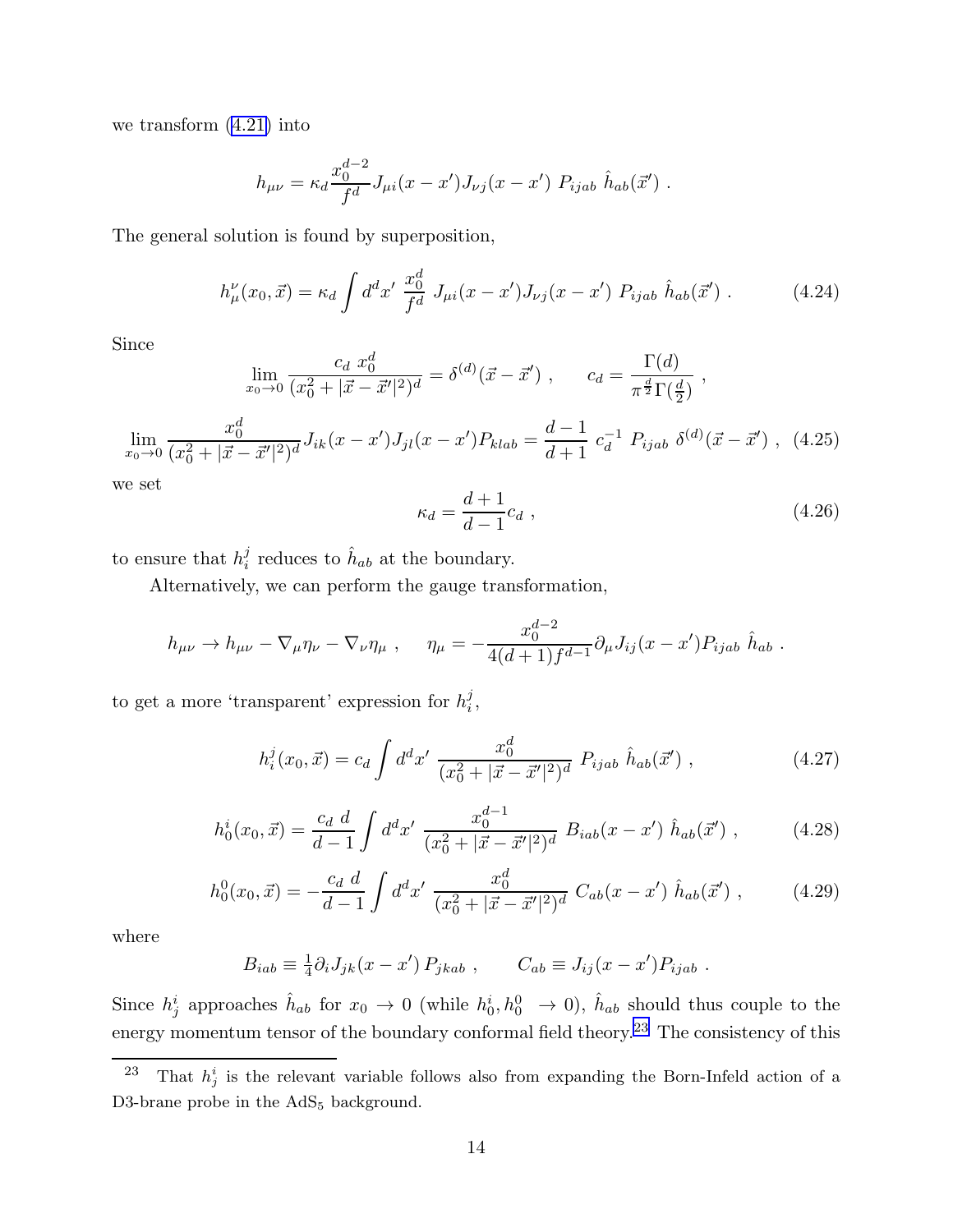<span id="page-15-0"></span>interpretation can be confirmed by making a scale transformation or inversion in the AdS space (which are isometries in the bulk, inducing conformal transformations at the bound-ary).It is easy to check using  $(4.24)$  $(4.24)$  $(4.24)$ – $(4.29)$  $(4.29)$  $(4.29)$  (and following the method described in [\[25](#page-22-0)]) that the induced transformation on  $\hat{h}_{ab}$  indeed coincides with the conformal transformation of the graviton field in  $R^d$ .

Using [\(4.27\)](#page-14-0),[\(4.28\)](#page-14-0) we find

$$
h_i^j \partial_0 h_j^i = c_d^2 \, d \, x_0^{d-1} \, \int d^d x' d^d x'' \, \frac{x_0^d}{|x - x'|^{2d}} \, \frac{\hat{h}_{ab}(\vec{x}') P_{abcd} \hat{h}_{cd}(\vec{x}'')}{|x - x''|^{2d}} \,, \tag{4.30}
$$

$$
h_i^j \partial_j h_0^i = -\frac{c_d^2 d}{d-1} x_0^{d-1} \int d^d x' d^d x'' \frac{x_0^d}{|x-x'|^{2d}} \frac{\hat{h}_{ab}(\vec{x}') X_{abcd}(x-x') \hat{h}_{cd}(\vec{x}'')}{|x-x''|^{2d}},
$$

where  $|x - x'|^2 \equiv x_0^2 + |\vec{x} - \vec{x}'|^2$  and X is defined by

$$
X_{abcd}(x) = P_{abcd} - \frac{d+1}{2|x|^2} (\delta_{bc} x_a x_d + \delta_{bd} x_a x_c + \delta_{ac} x_b x_d + \delta_{ad} x_b x_c) + \frac{2(d+1)}{|x|^4} x_a x_b x_c x_d.
$$

Substituting these expressions into([4.16](#page-12-0)), we finally obtain the following result for the quadratic part of the action

$$
I = b_d \int d^d x' d^d x'' \frac{\hat{h}_{ab}(\vec{x}') H_{abcd}(x' - x'') \hat{h}_{cd}(\vec{x}'')}{|x' - x''|^{2d}} , \qquad (4.31)
$$

where  $b_d \equiv \frac{d}{4}$  $\frac{d}{4} \kappa_d = \frac{d(d+1)}{4(d-1)} c_d$  and

$$
H_{abcd}(x) \equiv \frac{1}{2}(J_{ac}J_{bd} + J_{ad}J_{bc}) - \frac{1}{d}\delta_{ab}\delta_{cd}
$$

$$
= P_{abcd} - \frac{1}{|x|^2}(\delta_{bc}x_ax_d + \delta_{bd}x_ax_c + \delta_{ac}x_bx_d + \delta_{ad}x_bx_c) + \frac{4}{|x|^4}x_ax_bx_cx_d.
$$
(4.32)

The kernel in (4.31) (with  $x_0 \to 0$ ,  $|x|^2 = x_0^2 + |\vec{x}|^2 \to |\vec{x}|^2$ ) has precisely the structure expected for the correlator of the two energy-momentum tensor operators in a conformally invariant theory (see, e.g.,[[38,33](#page-22-0)]).

We have obtained (4.31) by starting with the full expression for the  $D = d + 1$  gravitational action([4.5](#page-10-0)) which includes the standard boundary term [\(4.6\)](#page-10-0) and the boundary area counter-term [\(4.7\)](#page-10-0). Since the quadratic action [\(4.11\)](#page-11-0) for a free graviton in AdS space is invariant under the conformal transformations, it is natural to expect, at the same time, that one should get a conformally invariant expression by just starting with  $\mathcal{L}_2$  alone  $(4.11), (4.12)$  $(4.11), (4.12)$  $(4.11), (4.12)$  $(4.11), (4.12)$  $(4.11), (4.12)$ .This is indeed the case: plugging  $(4.24)$  $(4.24)$  $(4.24)$  into  $(4.12)$ , one finds  $(4.31)$  (though with a different normalization factor). A non-trivial issue (which is important for the dual-ity[[3\]](#page-21-0) between the type IIB supergravity on  $AdS_5 \times S^5$  and  $\mathcal{N} = 4$  SYM) is the agreement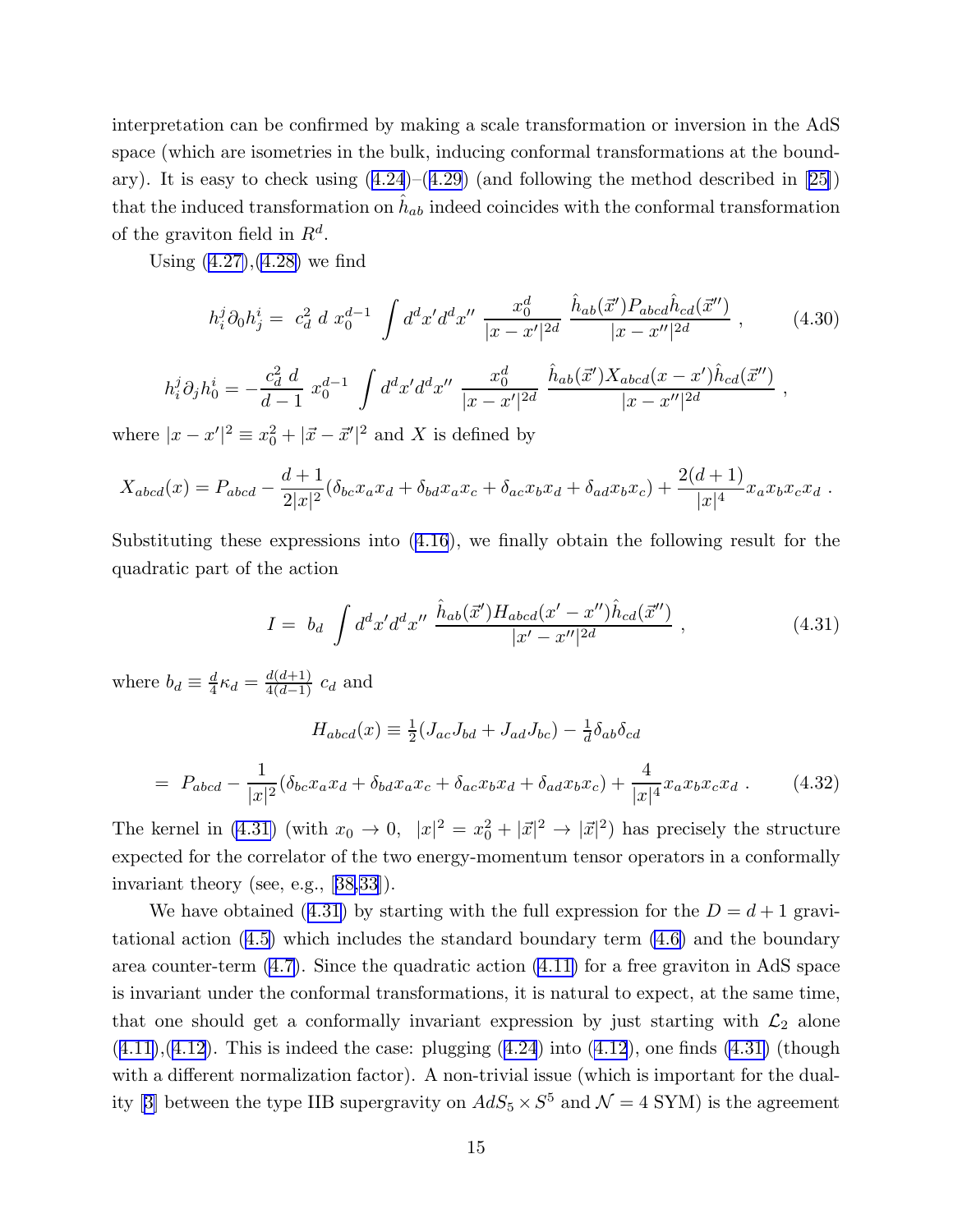<span id="page-16-0"></span>of the normalization factors. We expect that the correct normalization of anomaly-related terms is obtained only if one starts with the action that includes all relevant boundary terms (with the condition of cancellation of the boundary power divergence used to fix their relative coefficients). At the same time, the boundary terms should not be relevant for the conformally-invariant higher-point functions given by the bulk integrals.

Specifyingto the case of  $D = 5$  ( $d = 4$ ) and using the momentum representation [[1,](#page-21-0)[23\]](#page-22-0) weconclude that  $(4.31)$  coincides with the quadratic term  $(3.2)$  $(3.2)$  in the effective action  $(2.10)$ (withthe  $D = 5$  IR cutoff  $x_0 = \epsilon \to 0$  being related to the  $d = 4$  UV cutoff  $\Lambda$  in ([2.4](#page-4-0)) and  $h_{mn} \sim \hat{h}_{ab}$ ).

#### 5. Graviton-dilaton-dilaton 3-point function

Our aim here will be to compute the  $h\phi\phi$  part of the term ( $\phi$  is a massless scalar)

$$
I = \frac{1}{2} \int d^{d+1}x \sqrt{g} g^{\mu\nu} \partial_{\mu}\phi \partial_{\nu}\phi \tag{5.1}
$$

in the action of the  $D = d + 1$  dimensional gauged supergravity theory on the solution of the Dirichlet problem in  $AdS_{d+1}$  background and demonstrate the agreement with the expected form of the corresponding 3-point function in the boundary conformal theory.

Let us first consider a simpler example of interacting scalar theory (see also [\[23](#page-22-0),[24\]](#page-22-0)):  $I(\phi) = \int d^{d+1}x \, \sqrt{g_0} \, [\frac{1}{2}]$  $\frac{1}{2}\partial^{\mu}\phi\partial_{\mu}\phi + V(\phi)$ . The equation of motion with the Dirichlet boundary condition

$$
D^2 \phi = V'(\phi) , \qquad \phi(x_0 = 0, \vec{x}) = \phi_0(\vec{x})
$$

is solved, to leading order in perturbation theory, by

$$
\phi = \phi_1 + \phi_2
$$
,  $D^2 \phi_1 = 0$ ,  $D^2 \phi_2 = V'(\phi_1)$ ,

where

$$
\phi_1 = \int d^d x' \; \mathcal{K}(x_0, \vec{x}; \vec{x}') \; \phi_0(\vec{x}') \; , \qquad \phi_2 = \int dx'_0 d^d x' \; G(x_0, \vec{x}; x'_0, \vec{x}') \; V'(\phi_1(\vec{x}')) \; . \tag{5.2}
$$

Here  $\mathcal{K}(x, x') = \mathcal{K}(x_0, \vec{x}; \vec{x}')$  is the 'propagator' introduced in section 4.1 and  $G(x, x') =$  $G(x_0, \vec{x}; x'_0, \vec{x}')$  is the standard Dirichlet Green function, i.e.

$$
\mathcal{K}(x_0, \vec{x}; \vec{x}') = \sqrt{g_B} \ n^{\alpha} \partial_{\alpha} G(x_0, \vec{x}; x'_0 \to 0, \vec{x}')
$$
,  $G(x_0 \to 0, \vec{x}; x'_0, \vec{x}') \to 0$ . (5.3)

Substituting the solution (5.2) into the action  $I(\phi)$ , we find, to the leading order in V,

$$
I(\phi) = \int d^{d+1}x \sqrt{g_0} \left[ \frac{1}{2} \partial^\mu \phi_1 \partial_\mu \phi_1 + \partial^\mu \phi_1 \partial_\mu \phi_2 + V(\phi_1) \right] = I_0 + I_1,
$$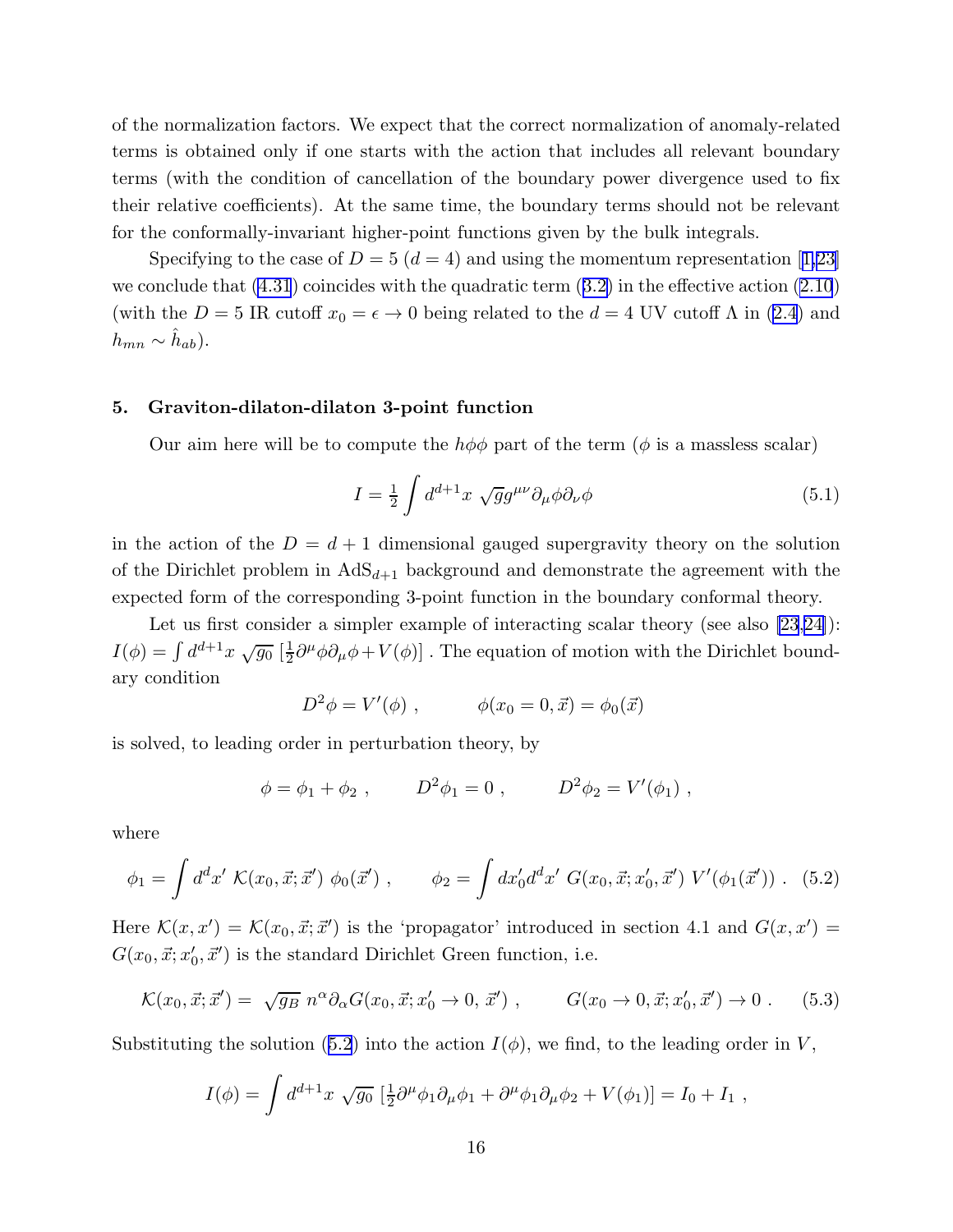<span id="page-17-0"></span>where  $I_0 = \frac{1}{2}$  $\frac{1}{2} \int d^{d+1}x \sqrt{g_0} \partial^{\mu} \phi_1 \partial_{\mu} \phi_1$  was computed in section 4.1 (eq.([4.4](#page-10-0)) with  $m = 0$ ) and

$$
I_1 = \int_{\partial M} d^d x \sqrt{g_{0B}} \phi_2 n^{\alpha} \partial_{\alpha} \phi_1 + \int_M d^{d+1} x \sqrt{g_0} V(\phi_1) = \int_M d^{d+1} x \sqrt{g_0} V(\phi_1) , (5.4)
$$

where we have used that  $\phi_2|_{\partial M} = 0.^{24}$  Thus to find the lowest order scalar 3-point function of the we need only to plug the free-field Dirichlet problem solution  $\phi_1$  into the potential term in the action (5.4).

Let us now return to our problem [\(5.1\)](#page-16-0). Taking  $g_{\mu\nu} = g_{0\mu\nu} + h_{\mu\nu}$ , expanding to the lowest order in  $h_{\mu\nu}$  and following the same steps as in the pure scalar case, we find

$$
I_1 = -\frac{1}{2} \int d^{d+1}x \sqrt{g_0} \; h_{\mu}^{\nu} T_{\nu}^{\mu} \;, \tag{5.5}
$$

where  $T^{\mu}_{\nu}$  is the energy-momentum tensor of the dilaton field in the  $AdS_{d+1}$  background

$$
T^{\mu}_{\nu} = g^{\mu\sigma}_{0} \partial_{\sigma} \phi \partial_{\nu} \phi - \frac{1}{2} \delta^{\mu}_{\nu} g^{\rho\sigma}_{0} \partial_{\rho} \phi \partial_{\sigma} \phi .
$$

Thesolutions for  $\phi$  and  $h^{\mu}_{\nu}$  are given by ([4.3](#page-10-0)) (with  $m = 0$ ,  $\Delta_{+} = d$ ) and ([4.24](#page-14-0)), i.e.

$$
\phi(x) = c_d \int d^d y \ \mathcal{K}(x, y) \ \phi_0(\vec{y}) \ , \qquad \mathcal{K}(x, y) = \frac{x_0^d}{|x - y|^{2d}} \ ,
$$

$$
h^{\nu}_{\mu}(x) = \kappa_d \int d^d y \ \mathcal{K}(x, y) \ J_{\mu i}(x - y) J_{\nu j}(x - y) \ P_{ijab} \ \hat{h}_{ab}(\vec{y}) \ , \tag{5.6}
$$

with  $x = (0, \vec{x}), y = (0, \vec{y}), c_d = \frac{\Gamma(d)}{d}$  $\frac{\Gamma(d)}{\pi^{\frac{d}{2}}\Gamma(\frac{d}{2})}, \kappa_d = \frac{d+1}{d-1}$  $\frac{d+1}{d-1}c_d$ and  $J_{\mu\nu}(x)$  defined in ([4.23](#page-13-0)). Then (5.5) takes the form

$$
I_1 = \int d^d x \; d^d y \; d^d z \; A_{ab}(\vec{x}, \vec{y}, \vec{z}) \; \hat{h}_{ab}(\vec{x}) \; \phi_0(\vec{y}) \; \phi_0(\vec{z}) \; , \tag{5.7}
$$

with

$$
A_{ab} \equiv -\frac{1}{2} \kappa_d c_d^2 (A_{1ij} - \frac{1}{2} A_{2ij}) P_{ijab} ,
$$
  
\n
$$
A_{1ij}(\vec{x}, \vec{y}, \vec{z}) = \int \frac{dw_0 d^d w}{w_0^{d+1}} \mathcal{K}(w, x) J_{\mu i}(w - x) J_{\nu j}(w - x) w_0^2 \partial_\mu \mathcal{K}(w, y) \partial_\nu \mathcal{K}(w, z) ,
$$
  
\n
$$
A_{2ij}(\vec{x}, \vec{y}, \vec{z}) = \int \frac{dw_0 d^d w}{w_0^{d+1}} \mathcal{K}(w, x) J_{\mu i}(w - x) J_{\mu j}(w - x) w_0^2 \partial_\rho \mathcal{K}(w, y) \partial_\rho \mathcal{K}(w, z) ,
$$

<sup>&</sup>lt;sup>24</sup> Since the boundary condition is saturated by  $\phi_1$ , the correction  $\phi_2$  should go to zero at the boundary. In the case of a compact source, this condition is satisfied automatically as a consequence of [\(5.3\)](#page-16-0). Since the source  $V'(\phi_1)$  does not vanish at the boundary, [\(5.2](#page-16-0)) may have an extra boundary contribution. Here we shall ignore this problem.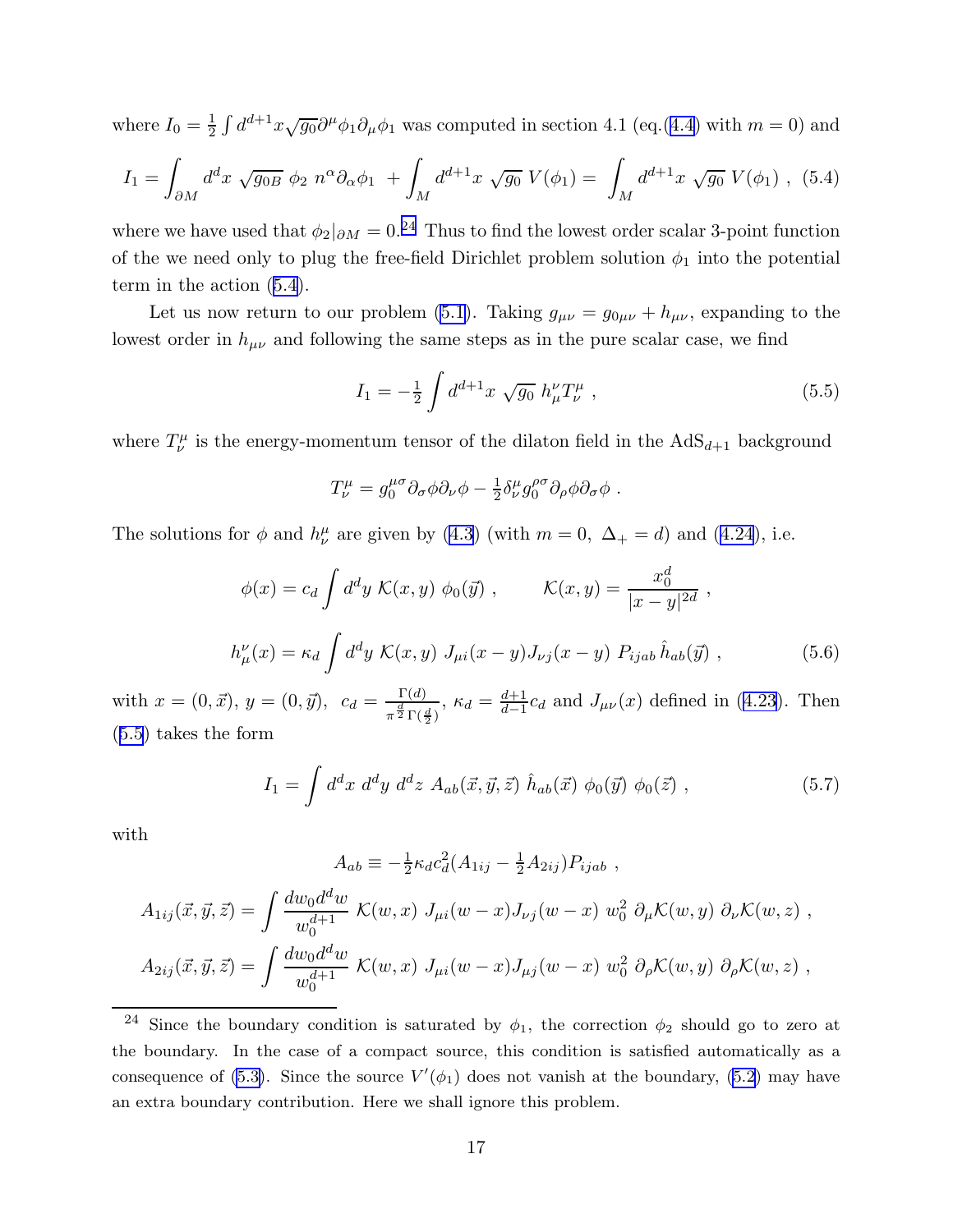<span id="page-18-0"></span>where the repeated indices are contracted with flat metric and all derivatives are with respect to w. Using the technique developed in [\[25](#page-22-0)], it is straightforward to evaluate the above integrals. We find that  $A_2 = 0$  and

$$
A_{1ij} = -\frac{2\pi^{\frac{d}{2}} d^2 \left[\Gamma(\frac{d}{2}+1)\right]^3}{\Gamma(d+1)\Gamma(d+2)} \frac{1}{|\vec{x}-\vec{y}|^{d-2}} \frac{1}{|\vec{x}-\vec{z}|^{d-2}} \frac{1}{|\vec{z}-\vec{y}|^{d+2}}
$$

$$
\times \left[ \left( \frac{x_i - y_i}{|\vec{x}-\vec{y}|^2} - \frac{x_i - z_i}{|\vec{x}-\vec{z}|^2} \right) \left( \frac{x_j - y_j}{|\vec{x}-\vec{y}|^2} - \frac{x_j - z_j}{|\vec{x}-\vec{z}|^2} \right) - \frac{1}{d} \delta_{ij} \frac{|\vec{z}-\vec{y}|^2}{|\vec{x}-\vec{y}|^2 |\vec{x}-\vec{z}|^2} \right]. \tag{5.8}
$$

If we define

$$
\lambda_{ab}^{\vec{x}}(\vec{y},\vec{z}) = \lambda_a^{\vec{x}}(\vec{y},\vec{z})\lambda_b^{\vec{x}}(\vec{y},\vec{z}) - \frac{1}{d}\delta_{ab}\lambda_c^{\vec{x}}(\vec{y},\vec{z})\lambda_c^{\vec{x}}(\vec{y},\vec{z}) , \qquad \lambda_a^{\vec{x}}(\vec{y},\vec{z}) = \frac{x_a - y_a}{|\vec{x} - \vec{y}|^2} - \frac{x_a - z_a}{|\vec{x} - \vec{z}|^2} ,
$$

then the kernel in([5.7](#page-17-0)) takes the form

$$
A_{ab}(\vec{x}, \vec{y}, \vec{z}) = \frac{d^3 \Gamma(d-1)}{8\pi^d} \lambda_{ab}^{\vec{x}}(\vec{y}, \vec{z}) \frac{1}{|\vec{x} - \vec{y}|^{d-2}} \frac{1}{|\vec{x} - \vec{z}|^{d-2}} \frac{1}{|\vec{z} - \vec{y}|^{d+2}}.
$$
(5.9)

 $A_{ab}$  has precisely the same structure as the conformally-invariant correlation function of the three composite conformal operators coupled to graviton and two massless scalars (see, e.g.,[[38\]](#page-22-0), p. 104).

The conformal Ward identity requires [\[38](#page-22-0)]:

$$
\langle T_{ab}(\vec{x})\mathcal{O}(\vec{y})\mathcal{O}(\vec{z}) \rangle = -\frac{d\Delta_{+}}{d-1} \frac{\Gamma(\frac{d}{2})}{2\pi^{d/2}} \lambda_{ab}^{\vec{x}}(\vec{y}, \vec{z}) \left(\frac{|\vec{z} - \vec{y}|}{|\vec{x} - \vec{y}||\vec{x} - \vec{z}|}\right)^{d-2} \langle \mathcal{O}(\vec{y})\mathcal{O}(\vec{z}) \rangle, (5.10)
$$

where  $\Delta_+$  is the conformal dimension of a scalar operator  $\mathcal O$  (see section 4).<sup>25</sup> In the case of the operator coupled to the massless dilaton  $(\Delta_+ = d)$ , assuming that the coupling at the boundary of AdS<sub>5</sub> is given by  $\int d^dx \left(\frac{1}{2}\right)$  $\frac{1}{2}\hat{h}_{ab}T_{ab} + \phi_0 \mathcal{O}$ , we get

$$
\langle T_{ab}(\vec{x})\mathcal{O}(\vec{y})\mathcal{O}(\vec{z}) \rangle = 4A_{ab}(\vec{x}, \vec{y}, \vec{z}) . \tag{5.11}
$$

<sup>25</sup> The standard differential form of the Ward identity is

$$
\partial_a \langle T_{ab}\mathcal{O}_1...\mathcal{O}_m \rangle = -\sum_{k=1}^m [\delta(x-x_k)\partial_b^{x_k} + ...] \langle \mathcal{O}_1...\mathcal{O}_m \rangle
$$

where the dots in the square brackets denote possible contact terms. For the 3-point function, the conformal invariance requires the correlator to take the form (5.10) up to an overall constant. To find the constant, we have first to regularize  $(5.10)$ , and then take the derivative over x. Then the Ward identity in differential form given above will determine the overall constant to be the one in (5.10). The differential form of (5.10) is

$$
\partial_a^x \langle T_{ab}(x) \mathcal{O}_1(y) \mathcal{O}_2(z) \rangle = -\left[ \delta(x-y) \partial_b^y + \delta(x-z) \partial_b^z - \frac{\Delta_+}{d} [\partial_b^x \delta(x-y) + \partial_b^x \delta(x-z)] \right] \langle \mathcal{O}_1 \mathcal{O}_2 \rangle.
$$

Note that the contact terms are also determined from the conformal symmetry.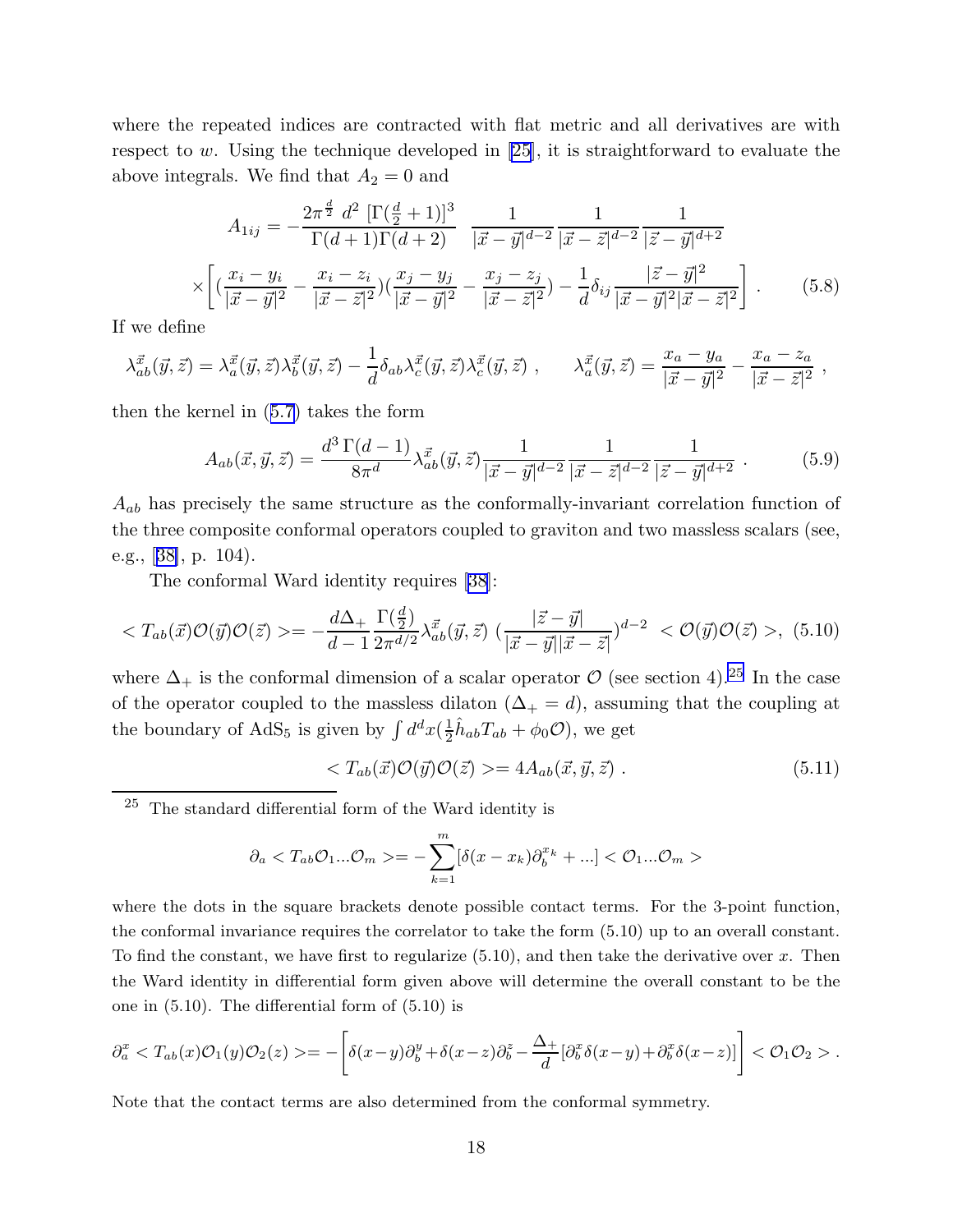Itis easy to check that with  $A_{ab}$  given in ([5.9](#page-18-0)), the relation [\(5.10\)](#page-18-0) is indeed satisfied.

The above result for the graviton-scalar-scalar function can be generalised to the massive scalar case and is again found to be consistent with the Ward identity [\(5.10\)](#page-18-0). For a massive scalar  $T^{\mu}_{\nu} = g^{\mu \sigma}_{0}$  $^{\mu\sigma}_{0}\partial_{\sigma}\phi\partial_{\nu}\phi - \frac{1}{2}$  $\frac{1}{2}\delta^{\mu}_{\nu}(g^{\rho\sigma}_{0}% ,g^{\sigma}\sigma_{\mu\nu})=0$  $\int_0^{\rho\sigma} \partial_\rho \phi \partial_\sigma \phi + m^2 \phi^2$  $\int_0^{\rho\sigma} \partial_\rho \phi \partial_\sigma \phi + m^2 \phi^2$  $\int_0^{\rho\sigma} \partial_\rho \phi \partial_\sigma \phi + m^2 \phi^2$ , and  $A_{ab}$  in ([5.7](#page-17-0)) is given by

$$
A_{ab} \equiv -\frac{1}{2}\kappa_d c_{dm}^2 [A_{1ij} - \frac{1}{2}(A_{2ij} + A_{3ij})] P_{ijab} , \qquad (5.12)
$$

with

$$
A_{1ij}(\vec{x}, \vec{y}, \vec{z}) = \int \frac{dw_0 d^d w}{w_0^{d+1}} \mathcal{K}(w, x) J_{\mu i}(w - x) J_{\nu j}(w - x) w_0^2 \partial_{\mu} \mathcal{K}_{\Delta_+}(w, y) \partial_{\nu} \mathcal{K}_{\Delta_+}(w, z) ,
$$
  
\n
$$
A_{2ij}(\vec{x}, \vec{y}, \vec{z}) = \int \frac{dw_0 d^d w}{w_0^{d+1}} \mathcal{K}(w, x) J_{\mu i}(w - x) J_{\mu j}(w - x) w_0^2 \partial_{\rho} \mathcal{K}_{\Delta_+}(w, y) \partial_{\rho} \mathcal{K}_{\Delta_+}(w, z) ,
$$
  
\n
$$
A_{3ij}(\vec{x}, \vec{y}, \vec{z}) = m^2 \int \frac{dw_0 d^d w}{w_0^{d+1}} \mathcal{K}(w, x) J_{\mu i}(w - x) J_{\mu j}(w - x) \mathcal{K}_{\Delta_+}(w, y) \mathcal{K}_{\Delta_+}(w, z) ,
$$

wherewe have used ([4.3](#page-10-0)) and  $\mathcal{K}_{\Delta_+}(w, z) = \left(\frac{w_0}{|w-z|^2}\right)^{\Delta_+}$ . Since  $\Delta_+(\Delta_+ - d) = m^2$  we find that  $A_2 + A_3 = 0$ , while

$$
A_{1ij}P_{ijab} = -\gamma \lambda_{ab}^{\vec{x}}(\vec{y}, \vec{z}) \left(\frac{|\vec{z} - \vec{y}|}{|\vec{x} - \vec{y}||\vec{x} - \vec{z}|}\right)^{d-2} \frac{1}{|\vec{z} - \vec{y}|^{2\Delta_{+}}},
$$
  

$$
\gamma \equiv \frac{2\pi^{\frac{d}{2}}\Delta_{+}(\Delta_{+} - \frac{1}{2}d)\Gamma(\Delta_{+} - \frac{1}{2}d)[\Gamma(\frac{d}{2} + 1)]^{2}}{\Gamma(\Delta_{+})\Gamma(d+2)}.
$$
(5.13)

Observing that

$$
2\gamma \kappa_d c_{dm}^2 = \frac{d\Delta_+}{d-1} \frac{\Gamma(\frac{d}{2})}{\pi^{\frac{d}{2}}} (\Delta_+ - \frac{1}{2}d) c_{dm} ,
$$

it follows from([4.4\)](#page-10-0) that the Ward identity([5.10](#page-18-0)) is also satisfied in the massive case. Note that this is an independent confirmation that the normalization [\[25](#page-22-0)] in [\(4.4\)](#page-10-0) is the consistent one.

#### 6. Concluding remarks

We have thus established the explicit relation between the quadratic term in the  $D = 5$  Einstein action in the AdS<sub>5</sub> background and the quadratic term in the Weyl tensor squared part of the quantum effective action of the  $D = 4$  SYM theory in the conformal supergravity background.

As was already mentioned above, it would be very interesting to understand, in particular, how to extend the equivalence between the logarithmically IR singular part of the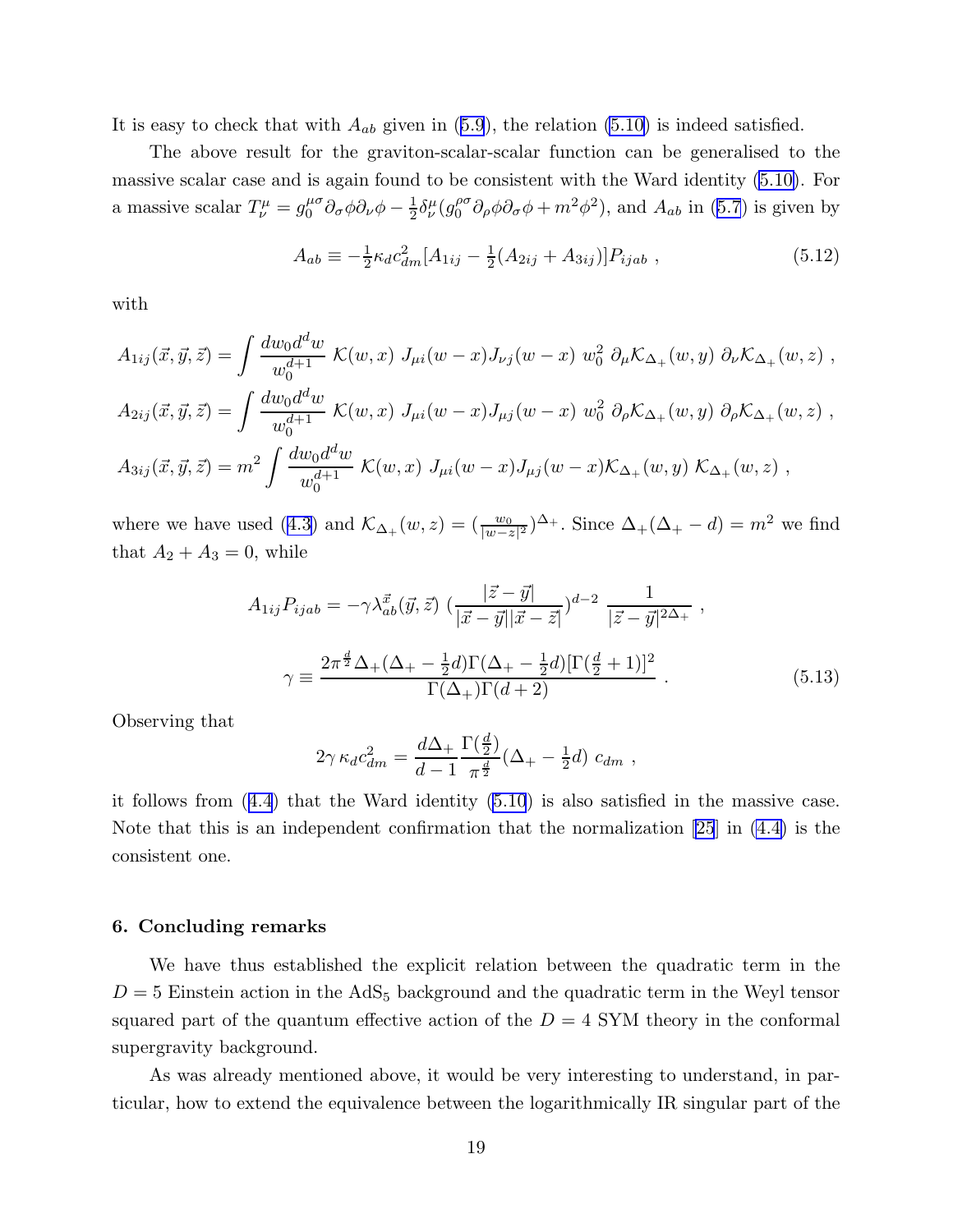$D = 5$  gauged supergravity action evaluated on the solution of the Dirichlet problem and the $D = 4$  conformal supergravity action  $(2.4), (2.5)$  $(2.4), (2.5)$  $(2.4), (2.5)$  $(2.4), (2.5)$  $(2.4), (2.5)$  to the full non-linear level, and thus 'derive' the  $D = 4$  conformal supergravity (Weyl +...) action from the  $D = 5$  gauged supergravity (Einstein  $+...$ ) action.

A simple test of this correspondence between the two gravitational actions beyond quadratic level would be to check explicitly that the divergent part of the 3-point function ([5.7](#page-17-0))is indeed in agreement with the  $h\phi\phi$  term in the  $\varphi^*\Delta_4\varphi$  part of the CSG action ([2.5](#page-4-0)).

#### Acknowledgments

We acknowledge the support of PPARC, the European Commission TMR programme grant ERBFMRX-CT96-0045 and the NSF grant PHY94-07194. A.A.T. is grateful to I. Chepelev, M. Douglas, M. Green and R. Metsaev for stimulating discussions. H.L. would like to thank A. Matusis for useful correspondence.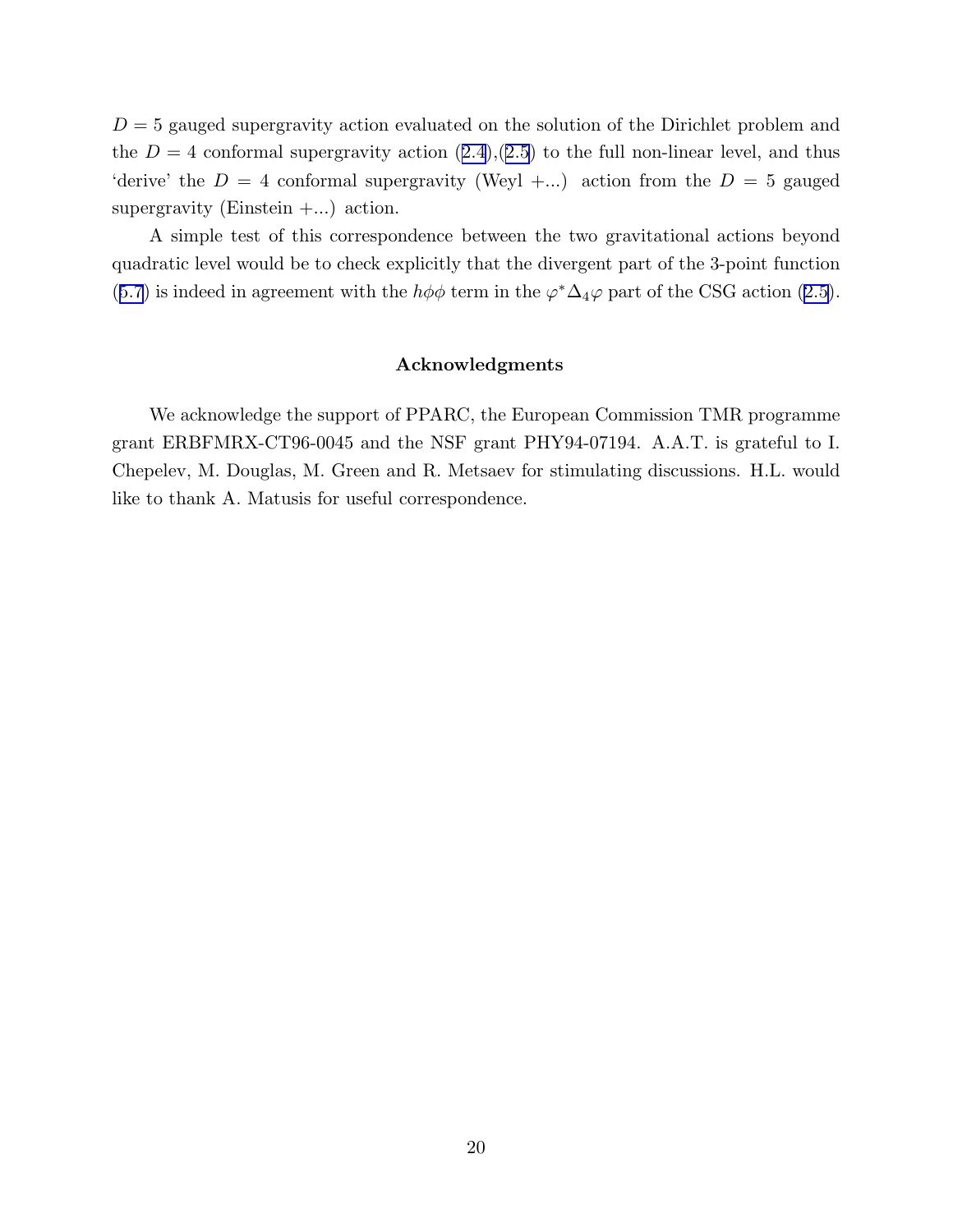#### References

- <span id="page-21-0"></span>[1] S.S. Gubser, I.R. Klebanov and A.M. Polyakov, "Gauge theory correlators from noncritical string theory", [hep-th/9802109](http://arxiv.org/abs/hep-th/9802109).
- [2] E. Witten, "Anti de Sitter space and holography", [hep-th/9802150.](http://arxiv.org/abs/hep-th/9802150)
- [3] J. Maldacena, "The large N limit of superconformal field theories and supergravity", [hep-th/9711200.](http://arxiv.org/abs/hep-th/9711200)
- [4] I.R. Klebanov, "World-volume approach to absorption by non-dilatonic branes", Nucl. Phys. B496 (1997) 231, [hep-th/9702076](http://arxiv.org/abs/hep-th/9702076).
- [5] S.S. Gubser, I.R. Klebanov and A.A. Tseytlin, "String theory and classical absorption by three-branes", Nucl. Phys. B499 (1997) 41, [hep-th/9703040](http://arxiv.org/abs/hep-th/9703040).
- [6] S.S. Gubser and I.R. Klebanov, "Absorption by branes and Schwinger terms in the world-volume theory", Phys. Lett. B413 (1997) 41, [hep-th/9708005.](http://arxiv.org/abs/hep-th/9708005)
- [7] A.M. Polyakov, "String theory and quark confinement", [hep-th/9711002](http://arxiv.org/abs/hep-th/9711002).
- [8] M.R. Douglas, J. Polchinski and A. Strominger, "Probing 5-dimensional black holes with D-branes", JHEP 12 (1997) 003, [hep-th/9703031.](http://arxiv.org/abs/hep-th/9703031)
- [9] M. Kaku, P.K. Townsend and P. van Nieuwenhuizen, "Properties of conformal supergravity", Phys. Rev. D17 (1978) 3179.
- [10] E. Bergshoeff, M. de Roo and B. de Wit, "Extended conformal supergravity", Nucl. Phys. B182 (1981) 173.
- [11] E.S. Fradkin and A.A. Tseytlin, "Conformal Supergravity", Phys. Rep. 119 (1985) 233.
- [12] E.S. Fradkin and A.A. Tseytlin, "One-loop beta function in conformal supergravity", Nucl. Phys. B203 (1982) 157.
- [13] P.S. Howe, K.S. Stelle and P.K. Townsend, "Miraculous ultraviolet cancellations in supersymmetry made manifest", Nucl. Phys. B236 (1984) 125.
- [14] E.S. Fradkin and A.A. Tseytlin, "Conformal anomaly in Weyl theory and anomaly free superconformal theories", Phys. Lett. B134 (1984) 187.
- [15] H. Römer and P. van Nieuwenhuizen, "Axial anomalies in  $N = 4$  conformal supergravity", Phys. Lett. B162 (1985) 290.
- [16] S. Ferrara, C. Fronsdal and A. Zaffaroni, "On N=8 Supergravity on  $AdS_5$  and  $N = 4$ Superconformal Yang-Mills theory", [hep-th/9802203](http://arxiv.org/abs/hep-th/9802203)
- [17] S.S. Gubser, A. Hashimoto, I.R. Klebanov and M. Krasnitz, "Scalar absorption and the breaking of the world volume conformal invariance", [hep-th/9803023.](http://arxiv.org/abs/hep-th/9803023)
- [18] A. Rajaraman, "Two-form fields and the gauge theory description of black holes", [hep-th/9803082.](http://arxiv.org/abs/hep-th/9803082)
- [19] S. P. de Alwis, "Supergravity, DBI action and black hole physics", [hep-th/9804019](http://arxiv.org/abs/hep-th/9804019).
- [20] P. Claus, R. Kallosh, J. Kumar, P. Townsend and A.Van Proeyen, "Conformal theory of M2, D3, M5 and D1+D5 branes", [hep-th/9801206.](http://arxiv.org/abs/hep-th/9801206)